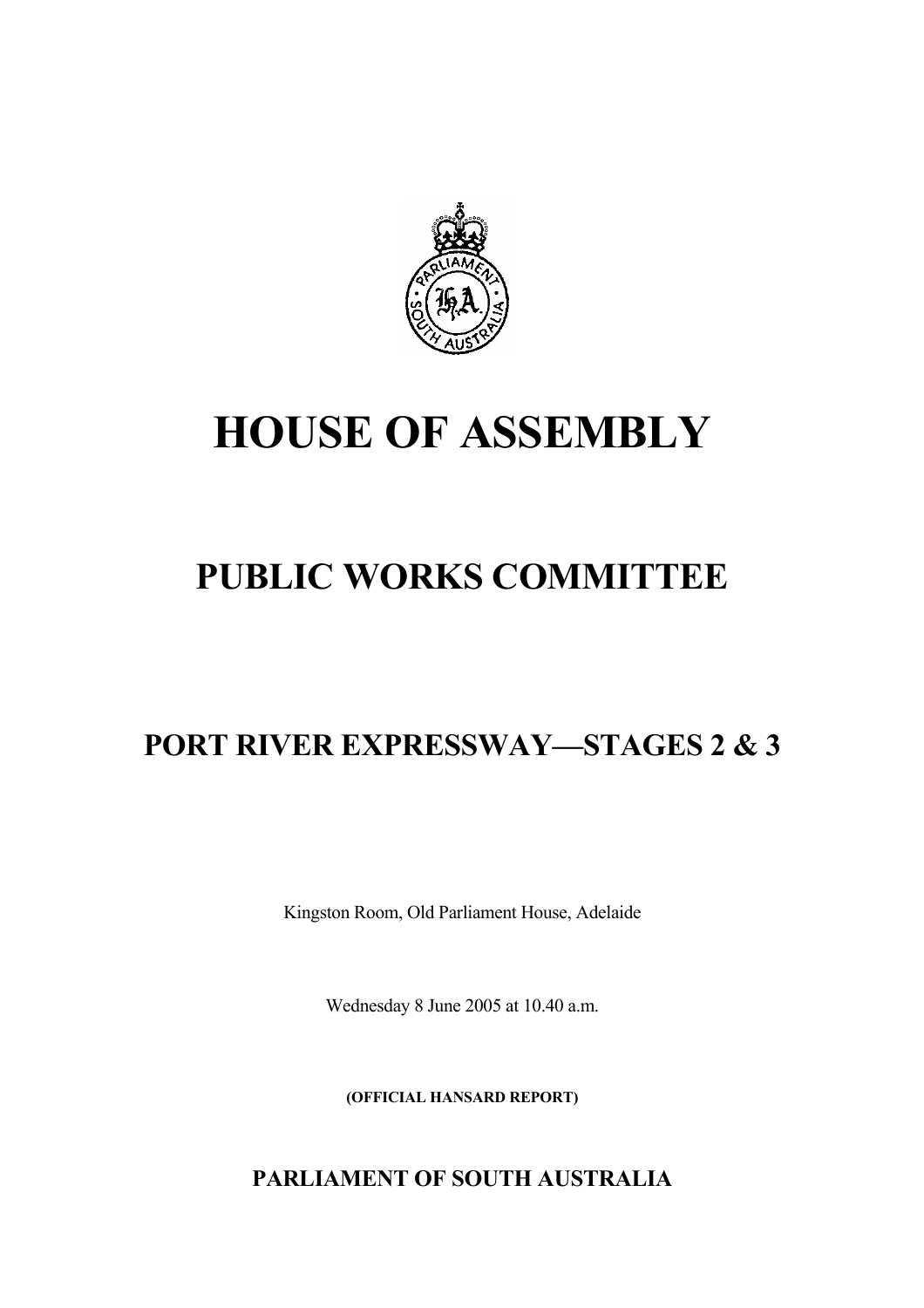### MEMBERS:

Mr P. Caica MP (Presiding Member) Mr M.K. Brindal MP Ms V. Ciccarello MP Mr T. Koutsantonis MP Mr I.H. Venning MP

### WITNESSES:

DAVID MARCHANT, Chief Executive Officer, Australian Rail Track Corporation, PO Box 10343 Gouger Street, Adelaide 5000; STEVE SHEARER, Executive Director, South Australian Road Transport Association, PO Box 2420, Regency Park 5942; HARRY WIERDA, City Manager, and WALLY IAISIELLO, Director, Technical Services, both of Port Adelaide Enfield Council, PO Box 110, Port Adelaide 5015; JOHN FOTHERINGHAM, Managing Director, and SHARON HANLON, General Manager, Public Affairs, both of Royal Automobile Association, 101 Richmond Road, Mile End 5031; ROB TAVERNER, Manager, Supply Chain and Assets, ABB Grain Ltd, 124 South Terrace, Adelaide 5000; JEFF ARNEY, Member, Grains Council, and CAROL VINCENT, General Manager, both of South Australian Farmers Federation, PO Box 6014 Halifax Street, Adelaide 5000; NEIL MURPHY, General Manager, South Australian Freight Council, 296 St Vincent Street, Port Adelaide 5015; CARL KAVINA, General Manager, Marine Operations, Flinders Ports, 296 Flinders Street, Port Adelaide 5015; and TODD BROWN, Chief Executive Officer, Urban Construct, Level 2, 60 Hindmarsh Square, Adelaide 5000, called and examined:

345 THE PRESIDING MEMBER: Welcome and thank you for appearing before the Public Works Committee today. Before proceedings begin, please note that this hearing is a lawful function of parliament and as such warrants the same respect which parliament itself demands. Sections 28 and 31 of the Parliamentary Committees Act outline the privileges, immunities and powers of the committee. In most instances, the hearing is open to the public. Evidence given will be recorded and made publicly available after witnesses have had the opportunity to check the transcript for accuracy. If you believe that there are any reasons of justifiable confidentiality, you may request the committee to hear part or all of your evidence in camera. I will start proceedings today by asking each of you in turn to introduce yourself, including your job title, and then summarise your organisation's view about the proposed

PUBLIC WORKS COMMITTEE 68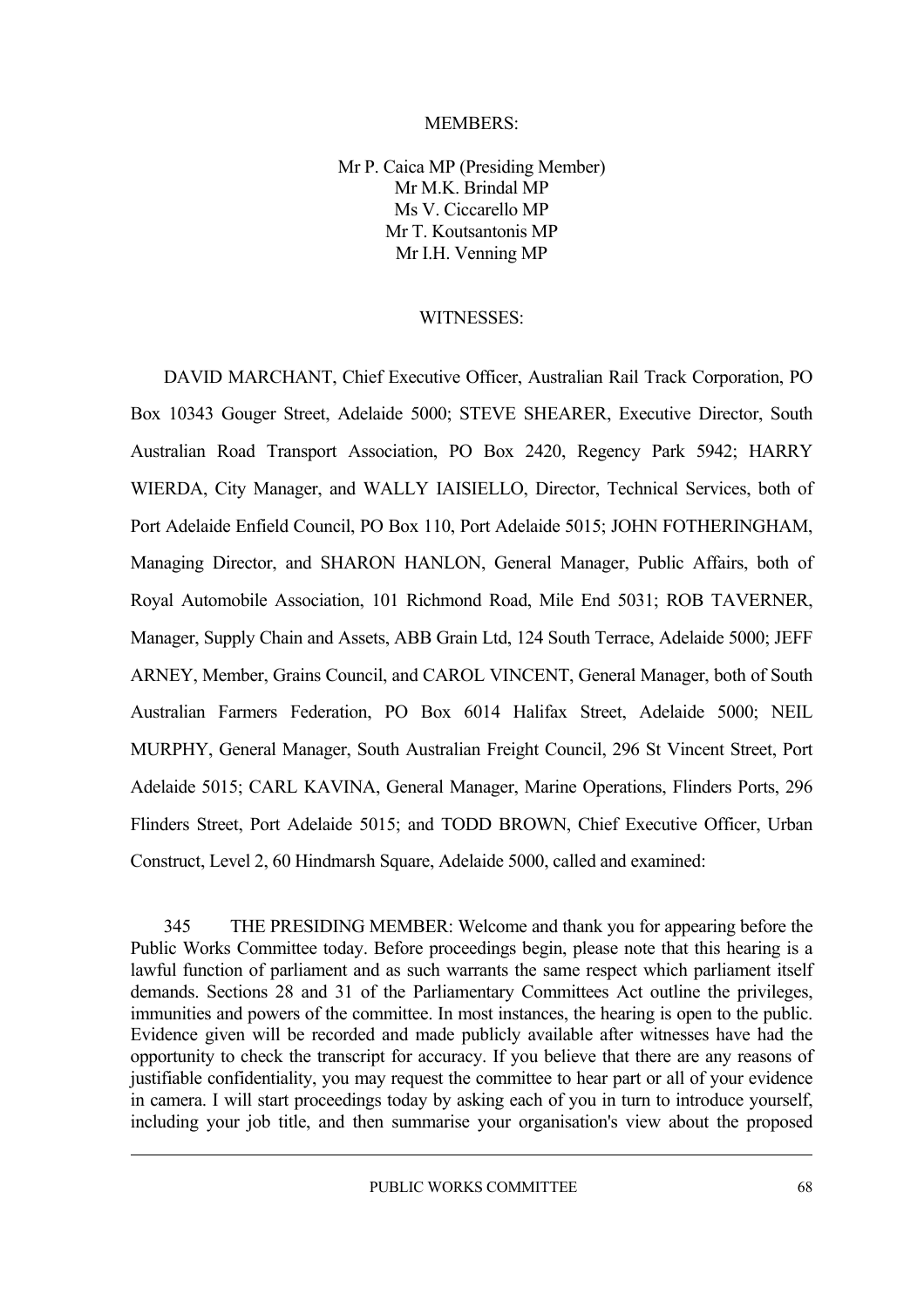| D. MARCHANT            | <b>S. SHEARER</b> |
|------------------------|-------------------|
| W. IAISIELLO           | H. WIERDA         |
| <b>J. FOTHERINGHAM</b> | <b>S. HANLON</b>  |
| R. TAVERNER            | <b>J ARNEY</b>    |
| C. VINCENT             | N. MURPHY         |
| C. KAVINA              | <b>T. BROWN</b>   |
|                        |                   |

opening road and rail bridges over the Port River. Committee members may then ask questions in order to seek relevant additional information.

MR BROWN: My name is Todd Brown, and I am the CEO of Urban Construct, which is a joint venture partner and the developer of Newport Quays, which is the redevelopment of the inner harbour at Port Adelaide. Our position is that we are very strongly in favour of opening bridges. We believe they will re-activate the inner harbour and enable us to get the Tall Ships in, as well as other very significant pleasure craft, which are absolutely critical to our development down there. In relation to the development, it was always envisaged that they would be opening bridges. A significant marina facility is envisaged in the inner harbour as well, which makes it even more critical. The development as a whole is \$1.5 billion in value and, as I have previously stated, we have been very firm and foremost in our opinions on this since day one.

MR KAVINA: My name is Carl Kavina. I am the General Manager of Marine Operations, and I represent Flinders Ports. Flinders Ports' preference is to have closed bridges. However, the organisation is not opposed to opening bridges provided there is no delay to freight being transported to and from Outer Harbor. It is our opinion that, when the bridges are opened to facilitate recreation and water-born traffic, delays to freight will occur, adding to the time criticality of the logistics chain which will ultimately affect ships loading cargo.

use the inner harbour. Having a multi-million dollar, operationally-ready vessel reliant on bridges to open again complicates the situation for them. Some of the other reasons to support our view are as follows. With the current climate of 'Global Terrorism' and the adoption of the International Ship Port Security Code by the IMO, which resulted in Australia proclaiming the Maritime Security Act in 2003, no commercial vessels will be able to dock in the inner harbour, that is, the area south of the bridges, without extensive security plans and measures being adopted. If the area is to be used to dock commercial vessels, Inner Harbor would need to be fenced and security guards would need to be employed to control access. It is our understanding that the Navy has suggested that, due to the close proximity to housing and the lack of security, they would be reluctant to

Operationally, there are significant risks in taking ships through the bridges. Flinders Ports is the only organisation that has state-licensed pilots, and to take a reasonable-sized ship through two 30 metre opening spans will be expensive, as tugs will need to be employed. Taking ships through the span has inherent risks and the consequences if an incident occurred would be catastrophic. All the pilots will need extensive training to manoeuvre ships through two opening spans, which is not done in South Australia at the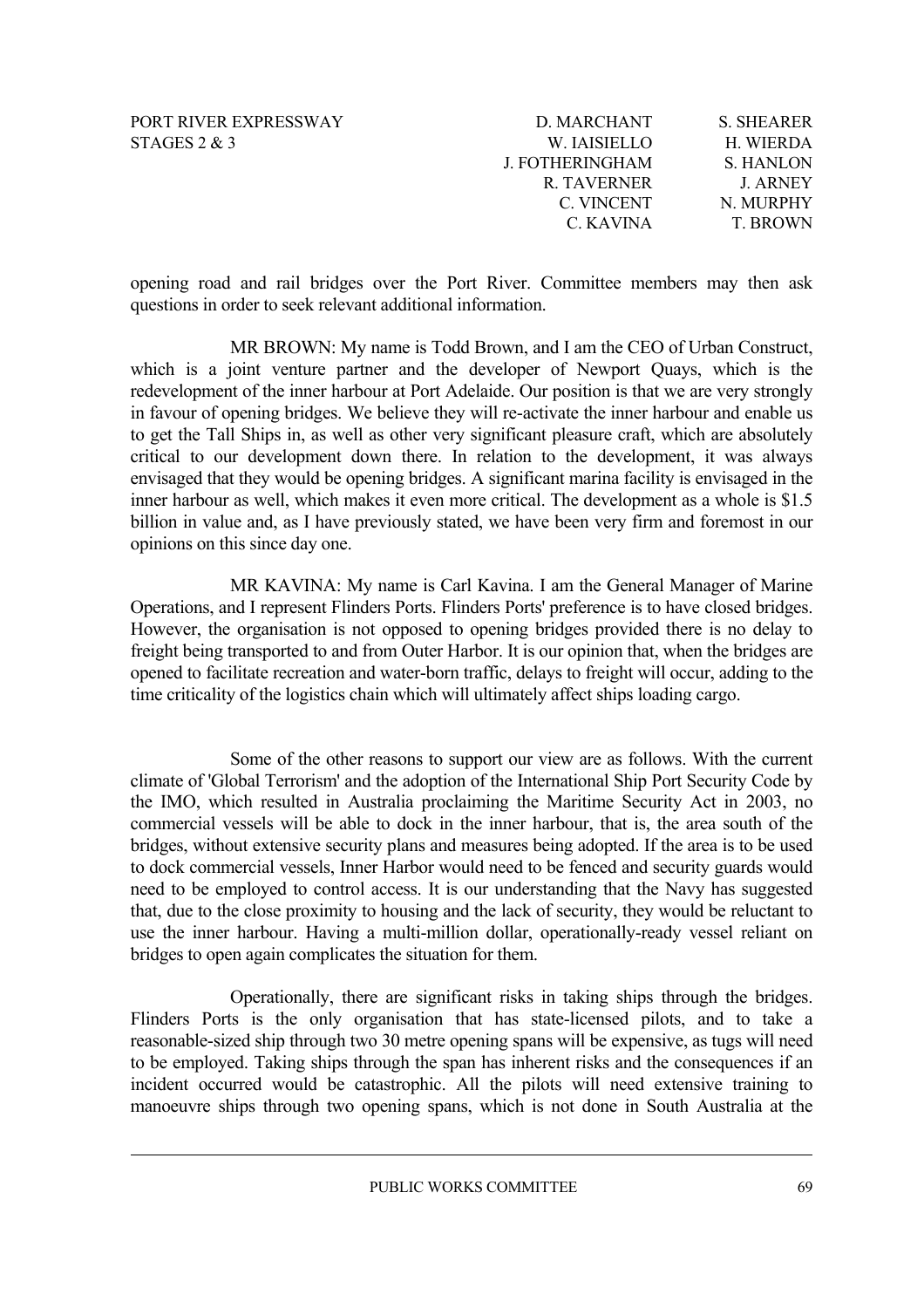| D. MARCHANT     | <b>S. SHEARER</b> |
|-----------------|-------------------|
| W. IAISIELLO    | H. WIERDA         |
| J. FOTHERINGHAM | S. HANLON         |
| R. TAVERNER     | <b>J. ARNEY</b>   |
| C. VINCENT      | N. MURPHY         |
| C. KAVINA       | <b>T BROWN</b>    |
|                 |                   |

of 1993 will need to be extended to include the inner harbour before commercially-piloted ships can be taken through the opening bridges. present moment. Flinders Ports' pilots indemnification under the Harbors and Navigation Act

certainly want to make sure that there was nothing negative that might impact on the sustainability of our industry for the future. MS VINCENT: I am Carol Vincent, General Manager of the South Australian Farmers Federation. The South Australian Farmers Federation is supportive of any development that will help bring sustainability and viability to our industry's export growth. We believe that, for the South Australian agricultural sector to be successful as a competitor on world markets, we need world competitive infrastructure to be able to make that beginning jump. So, we see the bridges as a positive move for the growth of our industry and would

future of South Australia, and we appreciate the support the government has given for the deep water port and the provision of infrastructure for that. MR ARNEY: I am Jeff Arney, past chairman of the Deep Sea Port Committee that was involved in the development of the project for identifying a deep water port east of Spencer Gulf. The decision was to support Outer Harbor. Grains Council policy has been not to support opening bridges. I guess the reasoning for it in the past (we have not reaffirmed that policy recently) is that should a malfunction or damage occur to the bridges that would be untenable for export industries. The cost issues are a government issue and I think the government needs to deal with that and be very responsible about the way it invests into the

considered very carefully in terms of cost and if there was malfunction or damage to those structures. If there was a malfunction, or if damage occurred to the bridge, I think an alternate route for transport for trade to the peninsula would be just about impossible to achieve, with the increased urban activity there as well. Our industry is a 'just in time' industry and we need to have exports that are linked to land movement of grain from storage terminals inland to feed into that port so it is going to be critical that, if opening of those bridges were to occur, that the half-hour commitment morning and evening for that opening would be strictly followed. If a lot of grain was being moved to port and greater than half an hour delays were part of that scenario, the backlog of transport and traffic on the road network would, I think, prove pretty difficult to accommodate as well. It is a government issue as to the investment that they make for opening or fixed bridges; however, I think the difficulties really need to be

MR TAVERNER: I am Rob Taverner from ABB Grain. Peter Ryan, Chief Financial Officer, is also present today. ABB Grain merged with AusBulk less than 12 months ago. We will be the owner/operator of the new grain terminal at Outer Harbor. What has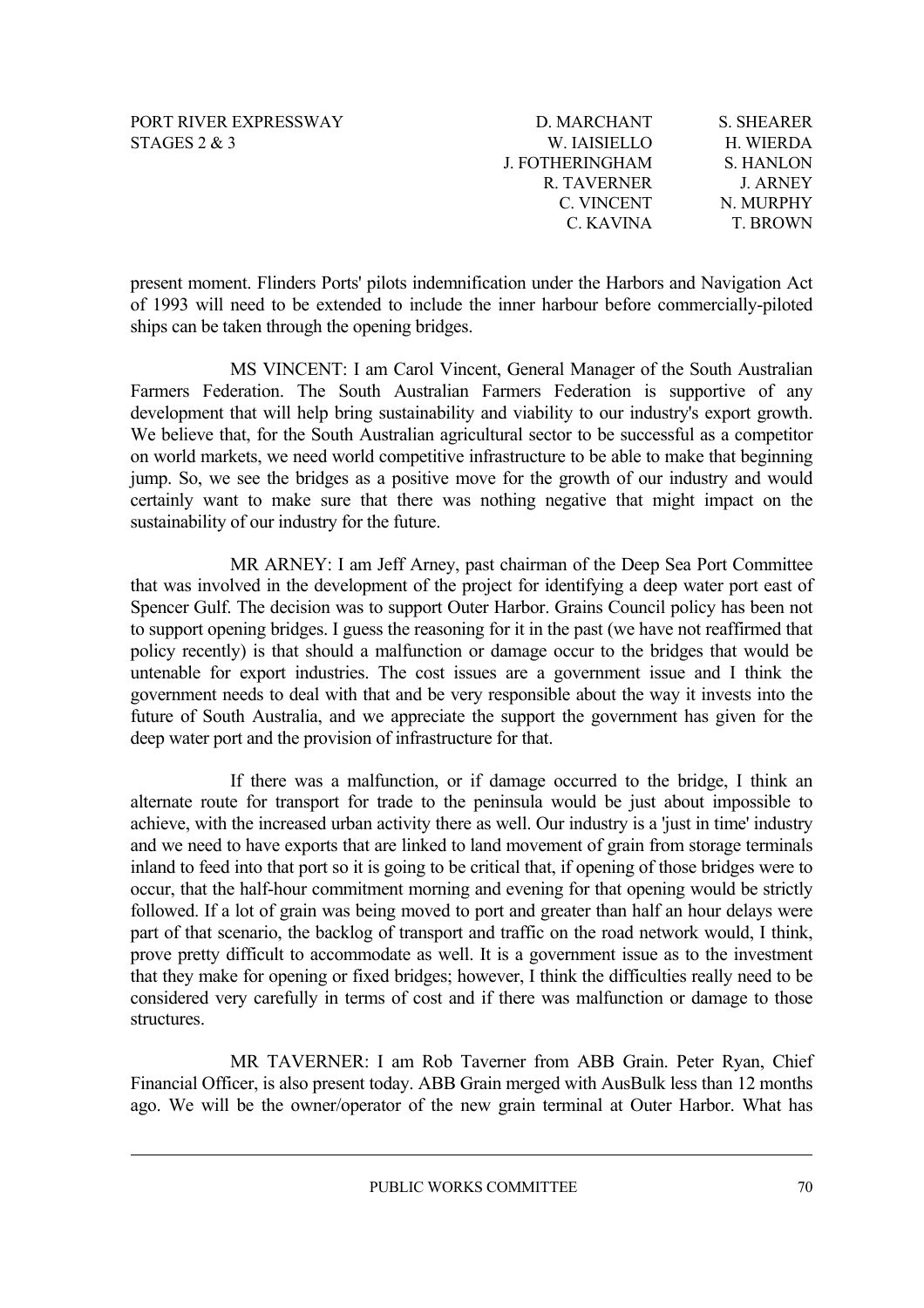| D. MARCHANT            | <b>S. SHEARER</b> |
|------------------------|-------------------|
| W. IAISIELLO           | H. WIERDA         |
| <b>J. FOTHERINGHAM</b> | S. HANLON         |
| R. TAVERNER            | <b>J. ARNEY</b>   |
| C. VINCENT             | N. MURPHY         |
| C. KAVINA              | <b>T. BROWN</b>   |

the channel deepening won't be gained unless there is supporting high-quality transport infrastructure. always been of paramount importance to ABB Grain and AusBulk is that there be an efficient transport system to Outer Harbor to support infrastructure developments that are occurring there. We believe that the benefits that will come from the grain terminal and the wharf with

reflected to all the parties who would gain the benefits. We believe that we now have a more certain environment within which we can progress the developments. We have major concerns with the existing rail infrastructure that services Outer Harbor. We believe that the new bridges and the upgrades to the Le Fevre Peninsula rail corridor and Pelican Point Road will make a dramatic improvement to the transport system down there. It is important that the government has made a commitment to the bridges following a long period of deliberation. We also think it is important that the decision was made not to put a toll on the bridges, because we felt that would not necessarily have been

significant delays to vessel loading. If they were to become longer or more frequent it would become an issue. We reiterate the comments of Jeff and Carol that, ultimately, whether to have opening or fixed bridges is a government decision. We have raised our concerns with the government that opening bridges bring with them the risk of jamming in the open position. If they were to jam open for any significant period of time, that would result in a cost to the grain industry, ourselves and exporters of grain through things such as demurrage on vessels, additional road freight costs and additional labour costs. In the normal course of events with two 30 minute openings per day (as has been proposed) we believe they should not cause

close proximity to housing. If the Navy did visit Inner Harbor you would see fences around the tourist precinct that is being created which would effectively keep tourists out. MR MURPHY: I am Neil Murphy, General Manager, South Australian Freight Council. I would like to thank you for the opportunity to attend today and state the case for close bridges. The Freight Council has been quite vocal regarding the Port River Expressway bridges and our reasons for having opening structures. We have stated on several occasions that the bridges should be fixed structures for the following reasons, the first of which is: cost in an environment of scarce resources, with over \$100 million extra for construction and operating costs that could be applied to other worthy infrastructure needs (not only transport related but schools and hospitals as well as road and rail). Delays will be caused when the bridges are open, impacting both road and rail freight as well as commuter traffic. If the delay is extended then traffic will divert to other routes, thus increasing costs. The Navy will not visit Inner Harbor for security reasons as well as difficulties with refuelling vessels within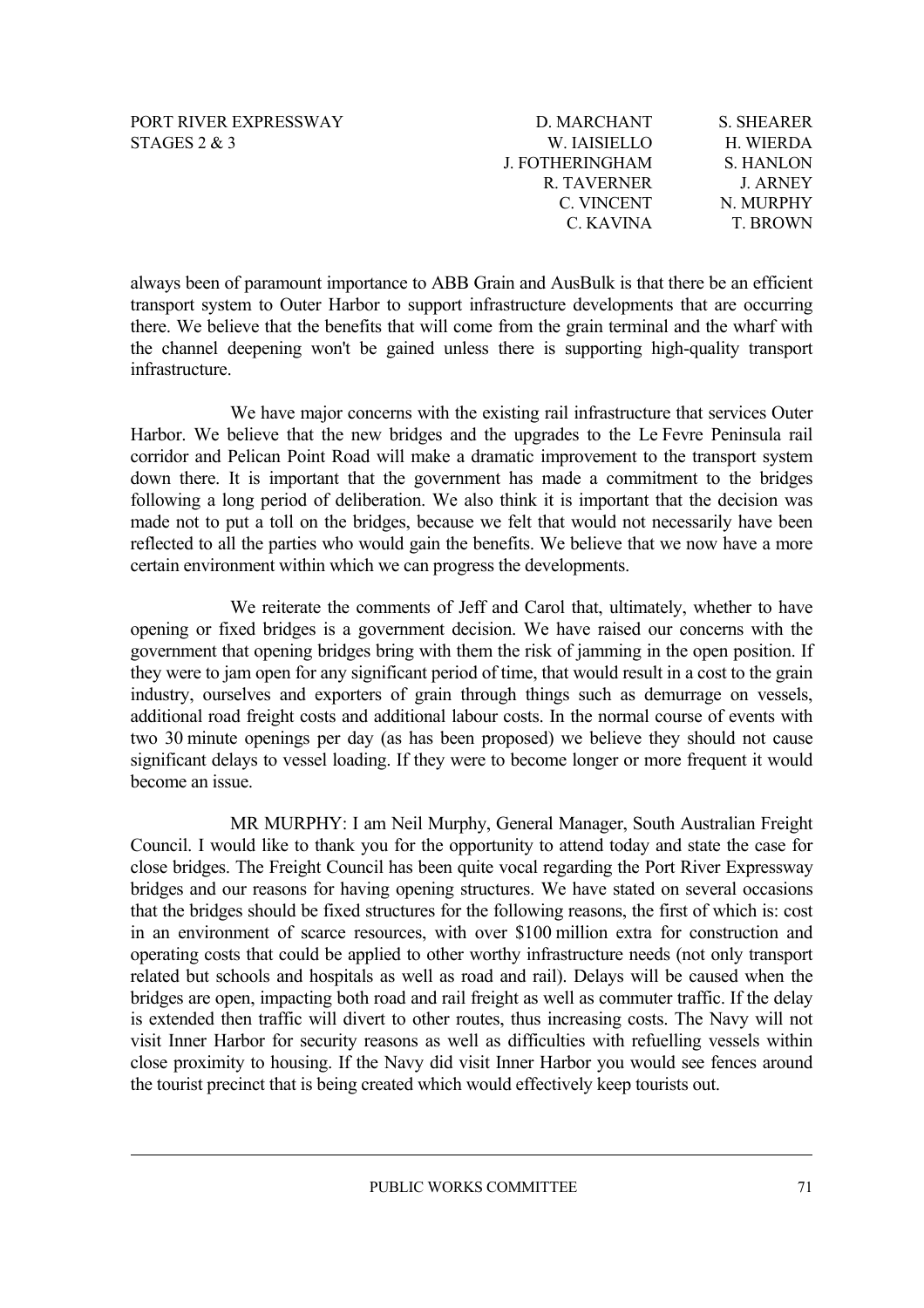| D. MARCHANT            | <b>S. SHEARER</b> |
|------------------------|-------------------|
| W. IAISIELLO           | H. WIERDA         |
| <b>J. FOTHERINGHAM</b> | S. HANLON         |
| R. TAVERNER            | <b>J. ARNEY</b>   |
| C. VINCENT             | N. MURPHY         |
| C. KAVINA              | <b>T. BROWN</b>   |

For the same reason, cruise vessels will never dock in Inner Harbour again. Indeed, there has not been a cruise vessel dock in Inner Harbour for many years. The port tugs are relocating to the seaward side of the bridges (dock 2) and the tall ships are also moving to the seaward side of the bridges (dock 2). We understand that the Port Adelaide Yacht Club will relocate to a new marina to be constructed at Snowdon's Beach. Most pleasure craft will freely move under the closed bridges with a 10 metre clearance, as will the Port River cruise vessels. Who is left to use them? We would say they are yachties purchasing a marina berth with their new condominium that could fit tabernacle masts, as they do in Fremantle. Indeed, why would someone purchasing a marina berth moor their yacht so far from the open sea? It will take at least one hour to sail out. They could hop into their car, drive down the peninsula to one of the two yacht clubs further seaward and be sailing to the open sea in a much quicker time.

If a large vessel did sail in behind the bridges—and the bridges only open two times a day, as stated by the government—will the opening times suit tourist sailing schedules? We do not think a viable tourist operation could exist under this regime. How long will these vessels be willing to wait for an opportunity to sail through?

MR FOTHERINGHAM: I am the Managing Director of the Royal Automobile Association. The RAA has put forward strong cases in the past for the bridges to be closed; that is, fixed. We do not support opening bridges. All the reasons have been given and we would support those.

The only other comment I make is that over the life of these bridges the additional capital cost and the additional operating cost will be significant. I have seen and heard a number of figures put around about that—as high as 146—and I think there are other figures on the table over a 30 year life.

If I look at that amount of money on opening bridges and what will be gained from opening bridges versus the risk, then I can find any other number of transport projects which, in the RAA's view, are a far higher priority. For example, this state has a backlog of road maintenance of about \$160 million. If we look at the needs of starting to duplicate roads down to Victor Harbor, for example, then the money saved on the opening bridges would go a long way to constructing that sort of facility. The RAA does not believe that this is money well spent. Having said that, we support all the work that is being done at Port Adelaide. The bridges are a vital part of that project. I think we have to get on and build them. I would not want to see any delay in building them over this argument.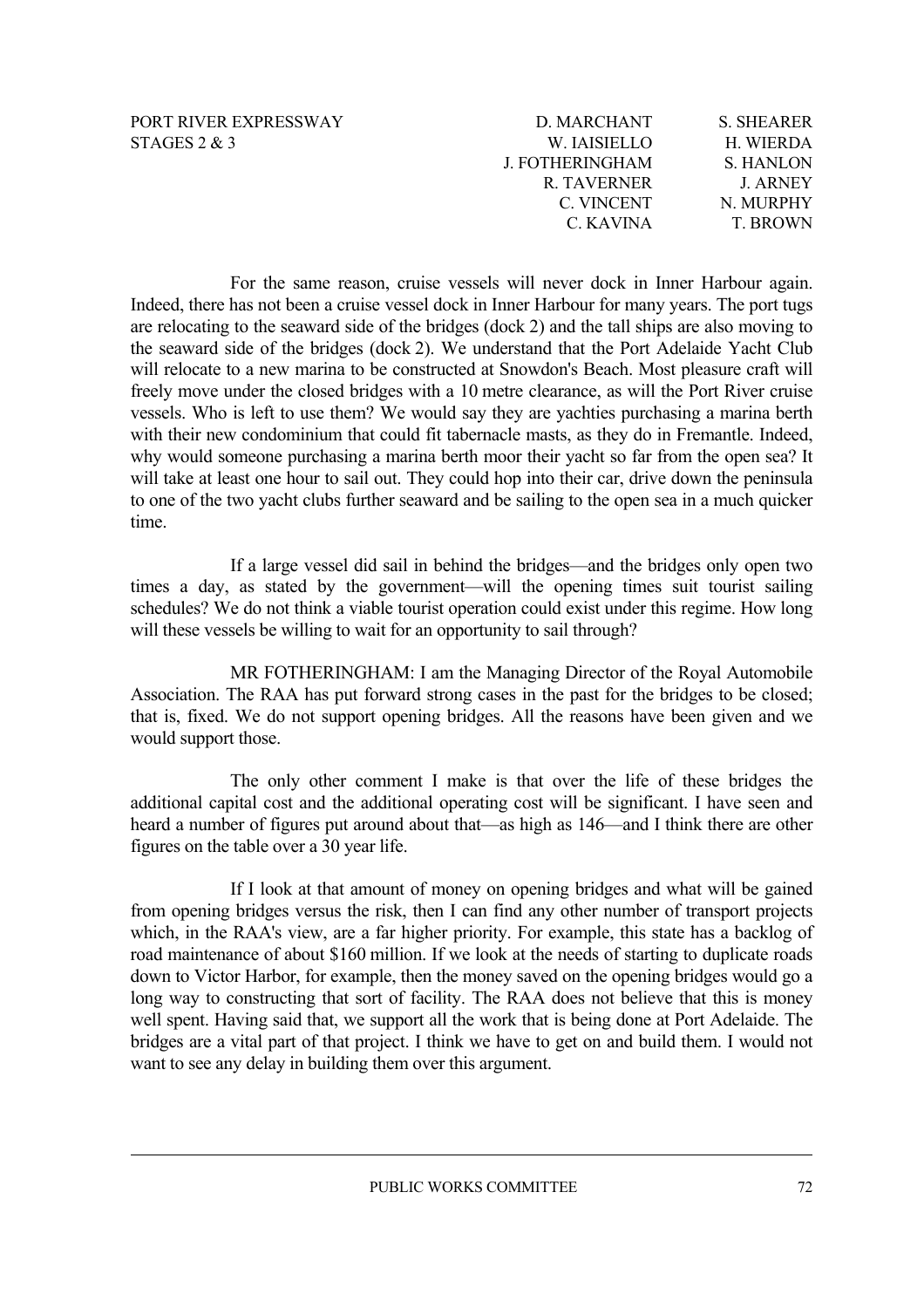| D. MARCHANT            | <b>S. SHEARER</b> |
|------------------------|-------------------|
| W. IAISIELLO           | H. WIERDA         |
| <b>J. FOTHERINGHAM</b> | S. HANLON         |
| R. TAVERNER            | <b>J. ARNEY</b>   |
| C. VINCENT             | N. MURPHY         |
| C. KAVINA              | <b>T. BROWN</b>   |

MR WIERDA: I am the Chief Executive Officer of the Port Adelaide Enfield council. We are here to speak in support of the road and rail bridges being opening bridges. Our reason for supporting them to be opening is that we see that will assist in the long-term social and economic development of the city. We feel that opening bridges will support the development that is about to take place along the Port River front.

We feel that we would like the committee to assist in the authorisation of this project as quickly as possible. The last thing we want is further delays. We have already suffered significant delays. The Port River Expressway will be completed well before the bridges go in, sending the trucks—which the bridges were designed to take out of the CBD into the precinct of the CBD. They will be routed around, but it would be much better if the bridges were in so that traffic could go over the bridges and get to their destination as quickly as possible.

In summary, we support the opening bridges. Today we have given a letter to Mr Keith Barrie, dated 7 June, which spells out our support with some of the history and decisions that the council has made over the last couple of years.

MR SHEARER: I am the Executive Director of the South Australian Road Transport Association, which is the peak industry body for the trucking industry in this state. SARTA has the long held view—and it has always made its view very clear—that our preference is for closed bridges. However, we have never been opposed to opening bridges per se. Very simply, our issue is that, if the additional cost was just a couple of million, we would have nothing to say at all about it. We do not have a problem with opening bridges provided the management regime for those bridges does not interfere with and get in the way of the fundamental objective of the entire project and the hundreds of millions of dollars that have been spent on it, namely, safe and efficient movement of road and rail freight.

You heard the arguments earlier about the importance of that economically and to keep products competitive on markets. Now that government has made its decision—and we are not arguing about it; we do not see any point in that—our view involves two key points. First, the \$120 million plus (whatever the final figure works out to be additional cost), when you look at the state budget, has already impacted on other key projects. If that is not the case, then the funding for the other projects is appalling, if that is all they would have received in the first place.

There are other far more important projects for that money, in our view. One has already been mentioned; that is, \$160 million backlog in road maintenance. The budget provides \$22 million for a program that is rather nicely named the 'Long Life Roads' but, in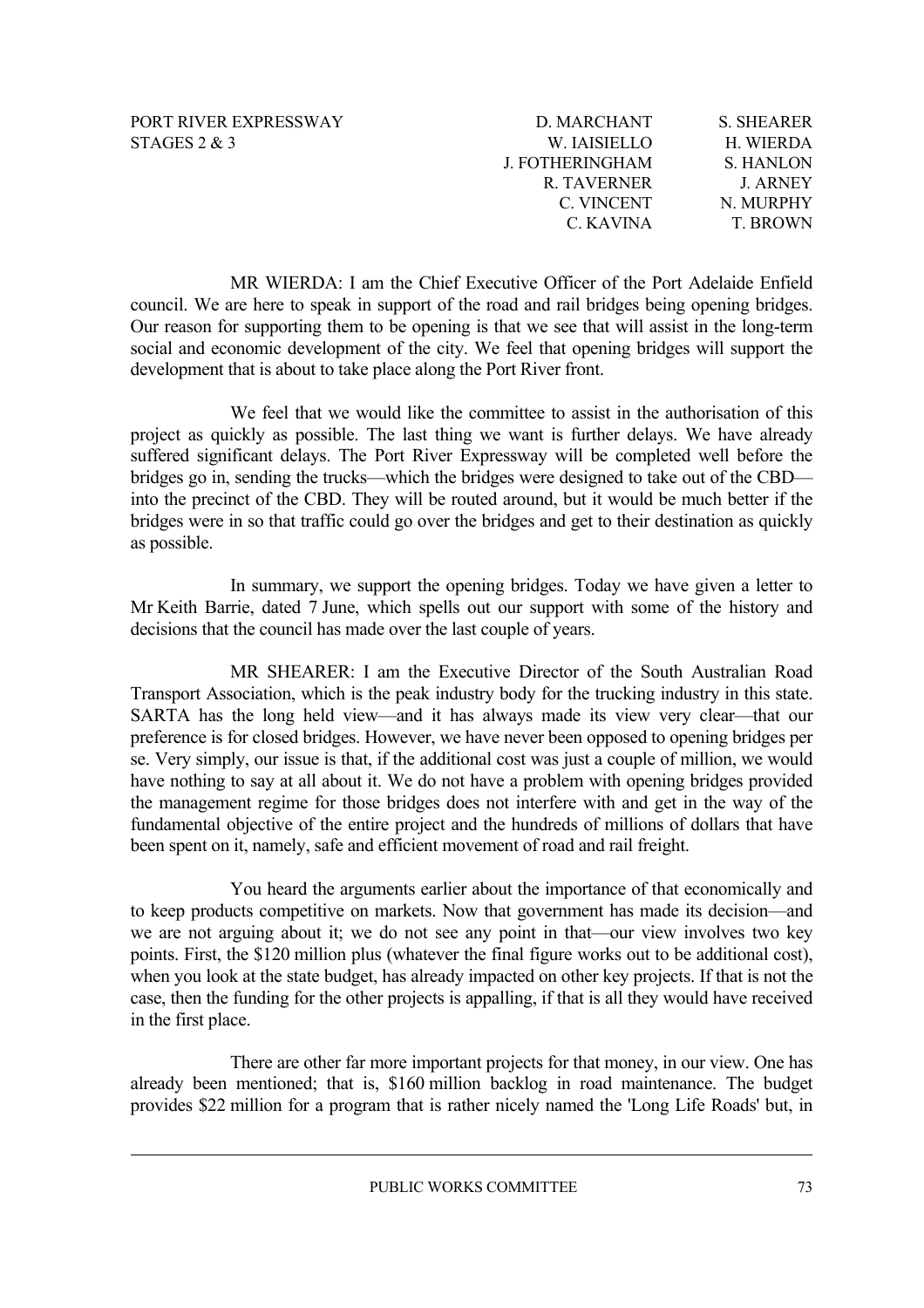| D. MARCHANT     | <b>S. SHEARER</b> |
|-----------------|-------------------|
| W. IAISIELLO    | H. WIERDA         |
| J. FOTHERINGHAM | S. HANLON         |
| R. TAVERNER     | <b>J ARNEY</b>    |
| C. VINCENT      | N. MURPHY         |
| C. KAVINA       | <b>T. BROWN</b>   |
|                 |                   |

fact, in three years, it will deal with just 13 per cent of the backlog in road maintenance. Meanwhile, the road maintenance backlog will grow. The money being spent to build opening bridges could have been used to deal entirely with the road maintenance backlog in the space of the next few years.

Quite clearly, the government recognises that road standards are important as far as road safety goes. Our view is that it should put more money into the infrastructure projects, given its decision to build opening bridges to ensure that that road maintenance backlog is dealt with quickly. Other projects which ought to be addressed and which are now clearly suffering because of the decision include the following. In our view and in the view of the South Australian Freight Council and according to the document it released, the Riddoch Highway needs about \$10 million spent on passing lanes. What we see in the budget is \$2.2 million

In our view, as a trucking industry, there will be a five-fold increase in the transportation of blue gum logs in the South-East. You can either have all those hundreds of extra trucks on the Riddoch Highway with motorists, or you can invest about \$18 million in the border road and achieve major road safety gains. There is no money in the budget for that project. A comprehensive approach to an effective north-south metropolitan corridor is critically important. That may be the government's intention but we cannot tell from the budget.

We have some significant money (\$186 million) for some tunnels and underpasses, but, if it stops there, we will not have an effective north-south corridor. Given that the bridges will open—and it has been mentioned that 30-minute openings would be acceptable—we would add that the timing of those openings is critical. For example, if the government does not work with the rail and truck operators to ensure that the timing of the opening works, then we will impede the traffic.

Road trains which have proven very safe and which have been very successful—they have not even squashed a cat on Grand Junction Road in five years—will not be allowed to travel along Grand Junction Road, according to the new heavy vehicle access framework that has just been released for comment. They will have to go across the bridges. You have already heard from the exporters what the impact will be if the bridges open at the wrong time. We ask the government to consult with us to work out the correct time to open. We invite the government to work very seriously with the industry to ensure that the problems which have been mentioned do not arise and that it adds an amount to the infrastructure project at least equivalent to the extra cost of building opening bridges.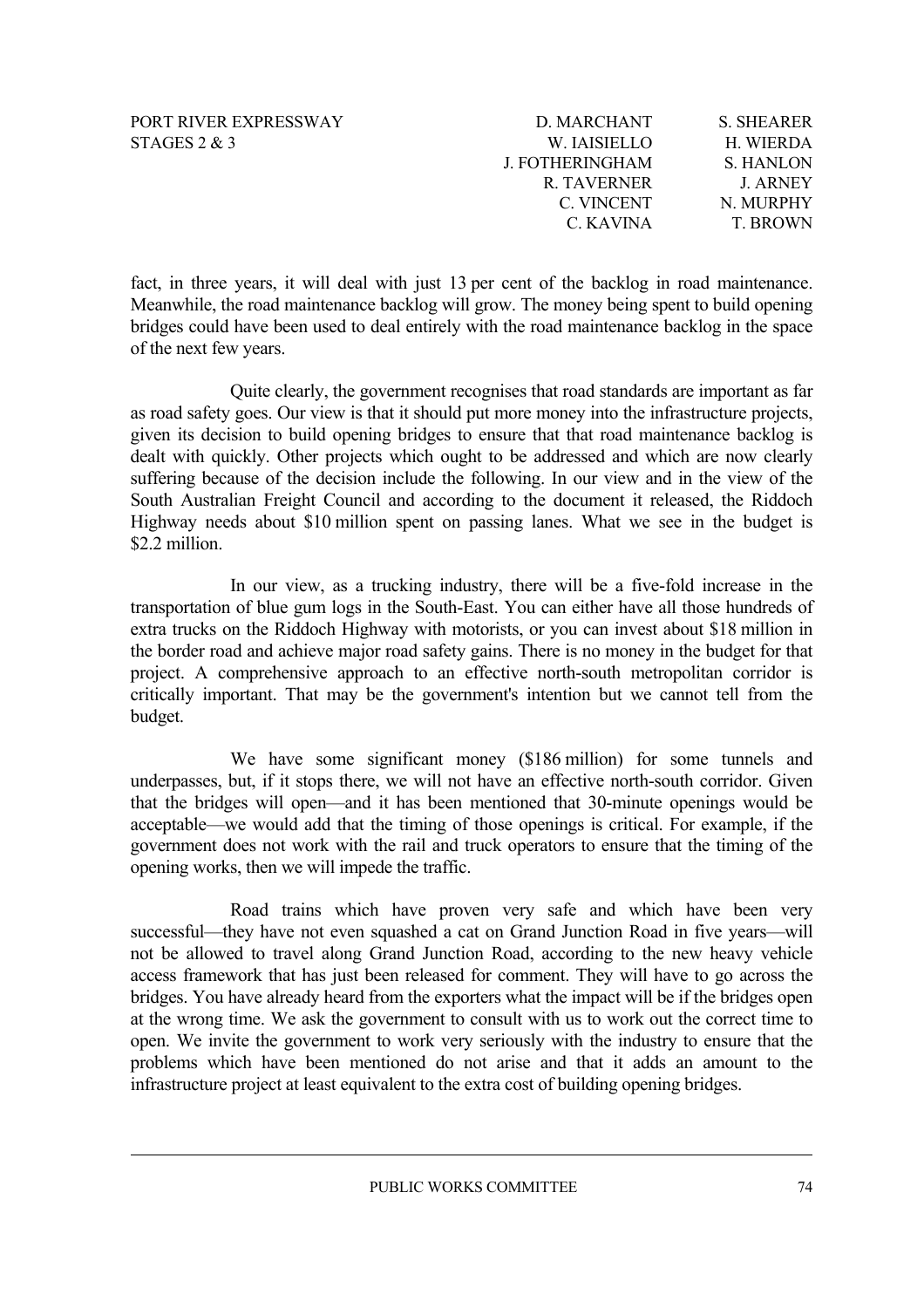| PORT RIVER EXPRESSWAY |
|-----------------------|
| STAGES $2 \& 3$       |

| D. MARCHANT            | <b>S. SHEARER</b> |
|------------------------|-------------------|
| W. IAISIELLO           | H. WIERDA         |
| <b>J. FOTHERINGHAM</b> | S. HANLON         |
| R. TAVERNER            | <b>J. ARNEY</b>   |
| C. VINCENT             | N. MURPHY         |
| C. KAVINA              | <b>T. BROWN</b>   |

MR MARCHANT: I am Chief Executive Officer of Australian Rail Track Corporation. ARTC obviously supports the road-rail bridge development and the redevelopment of the Port precinct area. The rail development will incorporate about \$13.2 million of the overall proposal, and this arises from a contribution of over \$80 million from the Australian government through AusLink to the project. The \$13.2 million would provide a significant upgrade to the double tracking to Birkenhead and Outer Harbor; some five kilometres of double tracking will enable extra capacity.

It provides a significant rationalisation of a number of level crossings to enable average speed and safety to be improved in the area. Obviously it provides for the existing track to come up to speed of 23 tonne axle loads with a 60 kilometre speed, rather than the present 25 kilometre speed through that area. Obviously it also involves construction of longer loops, etc. But the opening bridges, even with restricted times of 30 minutes in the morning and 30 minutes in the evening, would reduce train path and capacity by approximately four trains per day.

The nature of an ongoing bridge increases the reduction in capacity due to close-downs to repair and maintain the opening bridge operation. The added risk of breakdown of the opening system also includes operating risks—and only this weekend we saw, in fact, a very similar opening bridge operation in the US stuck for 24 hours in the opening position, and this bridge was built only in the last three years with the most modern technology. So, it is not an unforeseen event; in fact, it is a likely event.

Regardless of these disbenefits, the cost benefit of the opening feature in the development is open to question. The opportunity cost of the \$70 million plus against other worthy projects raises the question: is this the best cost benefit? If, in fact, the cost had been incremental on the closed bridge, no-one would debate it. But it is now \$70 million plus, in addition to an operating cost of \$3 million per annum just to maintain the operation, and it has to be rebuilt in its operating framework for somewhere in the next 10 to 20 years. That cost has not yet been factored through.

In other words, the cost benefit is open to question, and the beneficiaries may include land development, and so on, some of which is land that ARTC has provided back to the state for nothing—no cost, no reimbursement. If the land development is one of the beneficiaries then possibly the question should be that the beneficiaries should pay for the benefit. If, in fact, the benefit is to enable them to have a maritime wharf with small boats, maybe that benefit should be accrued into the price because, effectively, the question regarding cost benefit is: who are the beneficiaries? How likely is a benefit to be utilised and on what frequency will it be utilised?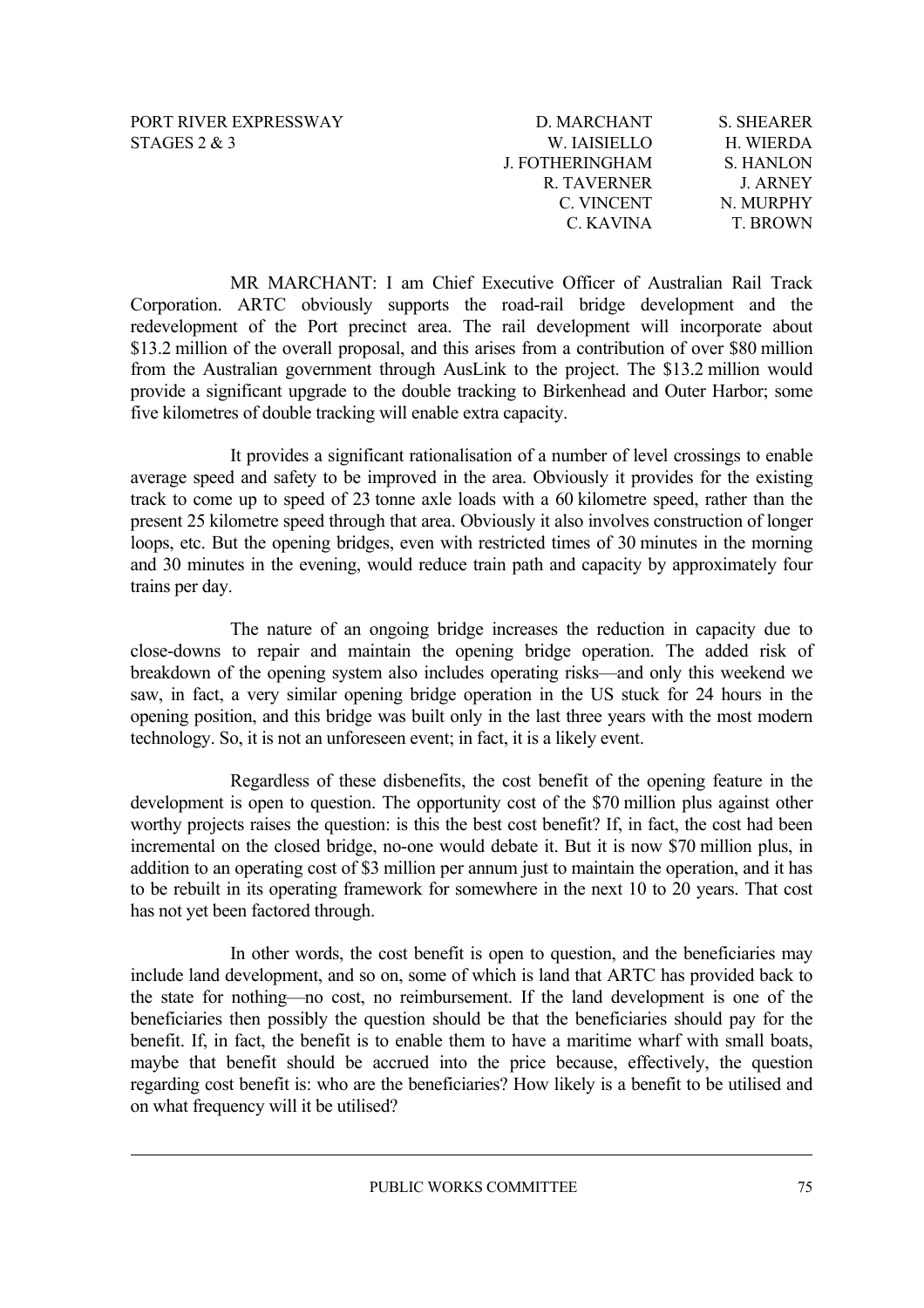| D. MARCHANT     | <b>S. SHEARER</b> |
|-----------------|-------------------|
| W. IAISIELLO    | H. WIERDA         |
| J. FOTHERINGHAM | S. HANLON         |
| R. TAVERNER     | <b>J. ARNEY</b>   |
| C. VINCENT      | N. MURPHY         |
| C. KAVINA       | <b>T. BROWN</b>   |

If the benefit is to a small group that pays for it by reimbursement for the land prices in an area that should be redeveloped, we support that. But if it is a small group for that benefit, maybe that benefit should be paid by that small group. If, in fact, it is a much broader benefit, obviously, that benefit should be seen, documented and analysed so we can see it, because then we can deal with why it is a greater benefit than that \$70 million plus the \$3 million per annum going into other worthy projects of which the beneficiaries can be identified, seen and assessed.

We have always supported the road rail bridge. We advocated very strongly for commonwealth funding of some \$80 million, which was a fundamental part of the case we put to AusLink. But the commonwealth funding does not go to opening bridges. So, eventually, the state has to pay that difference. The question then is: why does it not go there? It is because no-one has yet seen a cost benefit of why it is worth doing.

346 MR KOUTSANTONIS: Mr Brown, what do you say to other stakeholders about Newport Quays sharing the cost of the opening bridges?

MR BROWN: What I would say is that the state government is a major beneficiary out of the project itself. It is a joint venture partner in the marina berths and it is also a major beneficiary over the land development through a profit-sharing exercise. In terms of our subsidising the bridges as such, to some extent, our partners are doing that with the intent of reaping the benefits out of the land and marina developments.

347 MR KOUTSANTONIS: Mr Wierda, what do you think the benefit of the opening bridges is to the local economy in Port Adelaide? Can you expand on the potential 10, 20 years down the track of what might be an opportunity cost of opening bridges?

MR WIERDA: We have not tried to quantify the cost. What we can see is that the opening bridges would provide easier access for water craft in and out of the inner harbour. We think that the riverfront development that is to take place within Port Adelaide would be a much more vibrant and exciting development, and it would be a much more desirable place to live, if there was access to the inner harbour by water craft that could be permitted over and above what would be the case if there were fixed bridges. As I say the actual cost or cost benefit, we have not tried to quantify in dollar terms. We see it as an opportunity to make sure that this development has the best possible impact, socially and economically, on the Port Adelaide community. I think it is something which will be of benefit to the state as a whole, as well.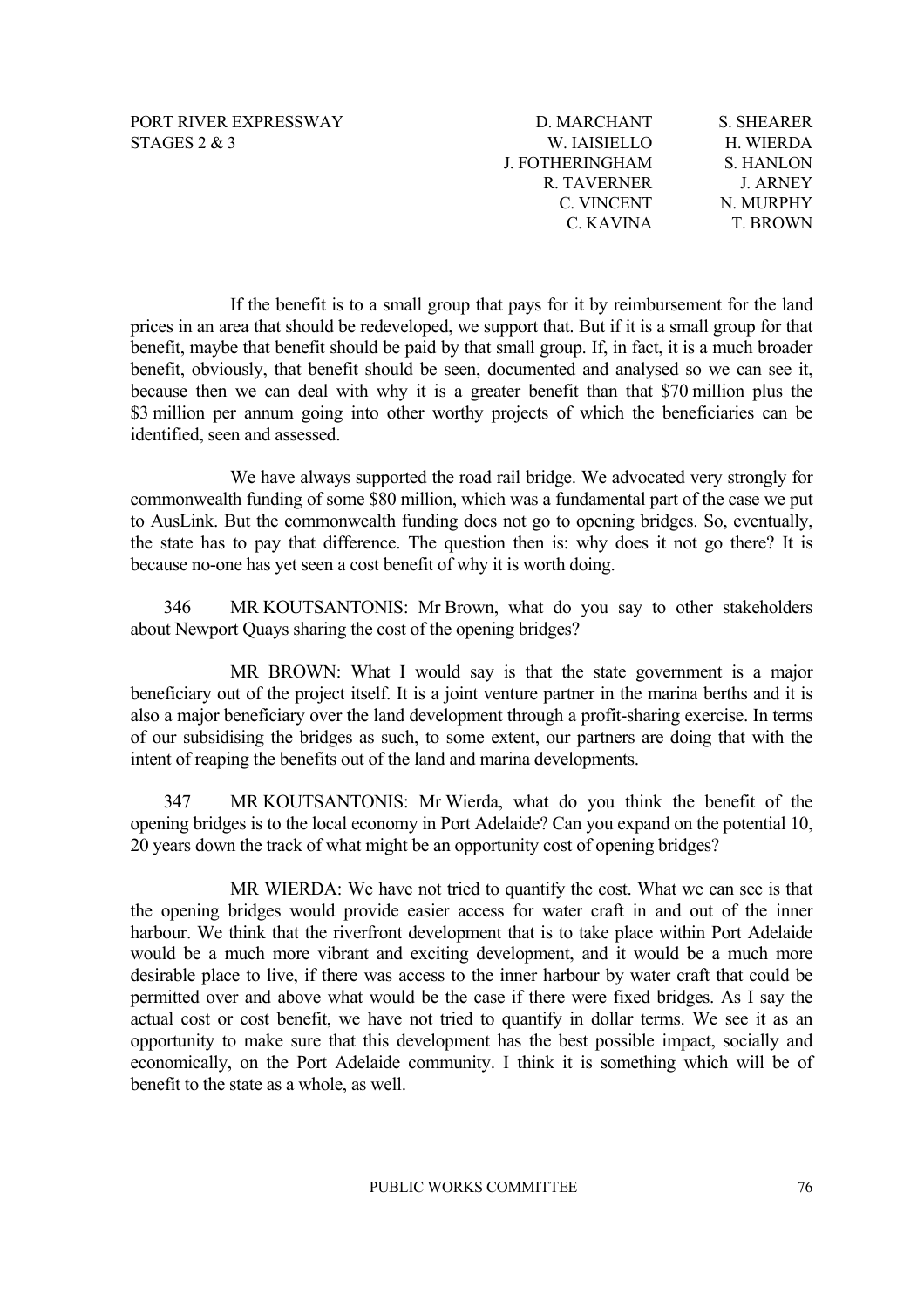| D. MARCHANT            | <b>S. SHEARER</b> |
|------------------------|-------------------|
| W. IAISIELLO           | H. WIERDA         |
| <b>J. FOTHERINGHAM</b> | S. HANLON         |
| R. TAVERNER            | <b>J. ARNEY</b>   |
| C. VINCENT             | N. MURPHY         |
| C. KAVINA              | <b>T. BROWN</b>   |

348 MR BRINDAL: Mr Brown, is there any penalty clause in any agreement of which you have knowledge as a joint venturer with the government as to penalties that might be payable by the state government were the state government to decide not to have opening bridges?

MR BROWN: No.

349 MR BRINDAL: You are sure of that.

MR BROWN: Yes.

350 MR BRINDAL: Mr Wierda, I note your council's resolutions are sequential. I note also that your council does not seem to have discussed the issue between March and April of the Navy not coming in. Quite clearly, your earlier remarks of council and the reason for the bridges being opening in the opinion of the council were to admit Navy vessels. You now know that is not possible. You said to my colleague a minute ago that this was to enable greater vibrancy for the port for water vessels over and above those that could enter with the bridges fixed. Could you clearly tell me your council's opinion of those vessels that will be denied access if the bridges are fixed?

MR WIERDA: Certainly, as you have indicated, it will not be Navy vessels because they have indicated they would not be going there. I think tourism opportunities would present themselves. Tourist operators in the longer term will come forward with proposals, which would make use of opening bridges with larger vessels than those that use the port at the moment. That is basically the type of vessels that we are talking about.

351 MR BRINDAL: Your council wants this to invest \$70 million just in case someone comes up with an opportunity down the track.

MR WIERDA: What the council is saying is that the opening bridges would add greater vibrancy to the port, provide opportunities for the future, and, if the bridges were to be built as fixed bridges, that opportunity would be lost forever.

352 MR BRINDAL: Given your council is one of only two councils in the state that does not pay SA Water for water—you get a free water subsidy from the state government; and you have for the last hundred years or so—if this is so important to your council I cannot see what financial offer your council is making to the state government. It seems to me an example of a council that wants everything for nothing. How much money will you put on the table?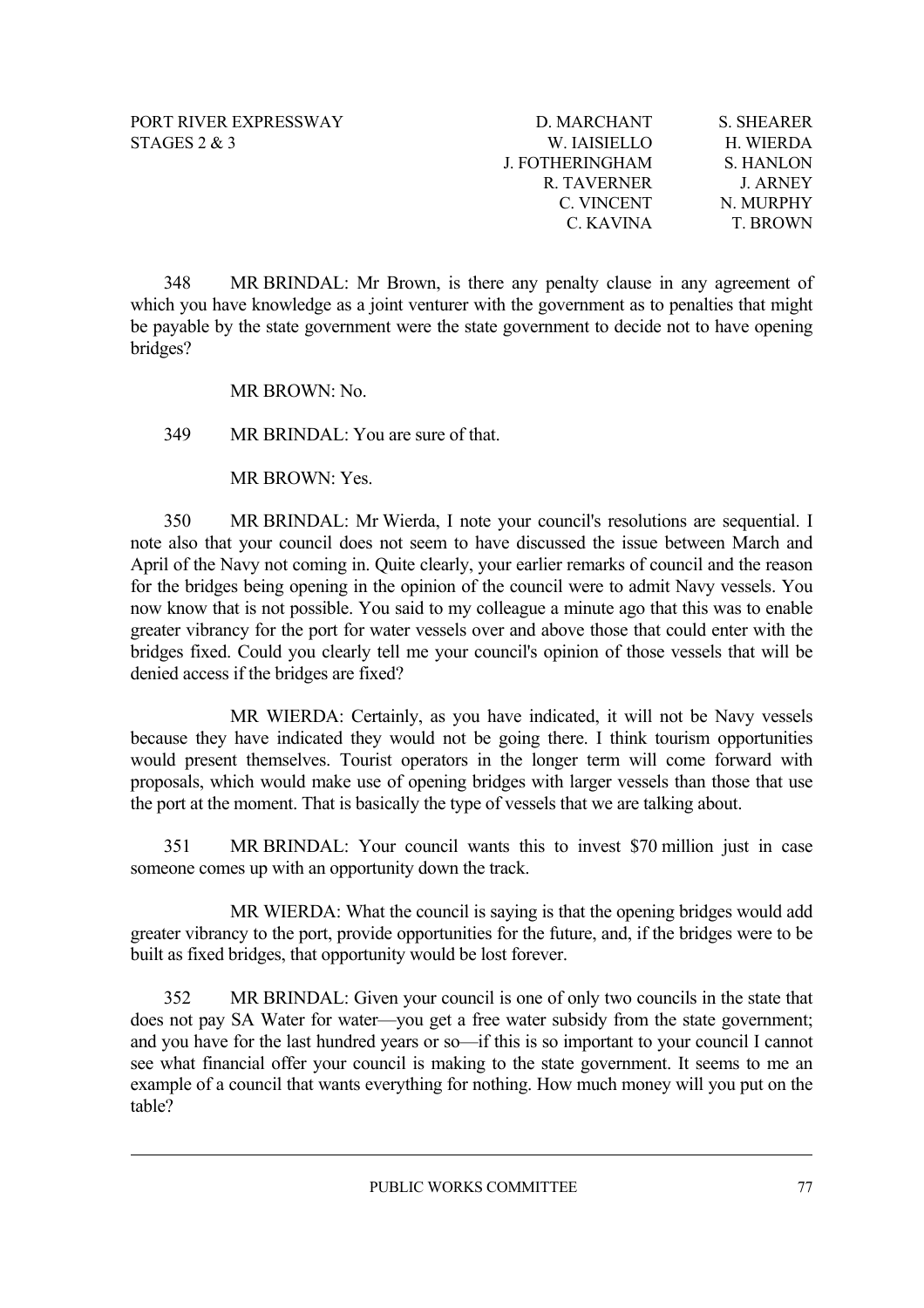| D. MARCHANT     | <b>S. SHEARER</b> |
|-----------------|-------------------|
| W. IAISIELLO    | H. WIERDA         |
| J. FOTHERINGHAM | S. HANLON         |
| R. TAVERNER     | <b>J ARNEY</b>    |
| C. VINCENT      | N. MURPHY         |
| C. KAVINA       | <b>T. BROWN</b>   |
|                 |                   |

MR WIERDA: I will correct that. Our council is not one that wants everything for nothing. We meet our obligations. The water issue to which you refer, I will hand over to the director of technical services. He has been dealing with it personally.

MR IAISIELLO: The free water does not apply to the whole council area. It is worth about \$40 000 out of a \$1 million water bill that the council pays.

353 THE PRESIDING MEMBER: Thank you Mr Iaisiello. I think that has little to do with the bridges.

354 MR BRINDAL: It has a lot to do with the money they have got.

355 THE PRESIDING MEMBER: Mr Wierda, while the question was asked of you, could you tell the committee the level of community support for the bridges opening versus closed, given that you suggested that the potential to exploit the future vibrancy of the port would be better if they were opening bridges. What is the local community's position?

MR WIERDA: There has been quite a bit of community agitation over recent times, particularly when there were suggestions that the bridges may not be opening. Certainly, in relation to letters to the editors, by far the opinion is that the bridges should be opening. The main thrust of bridges not being opening seems to be coming from organisations other than those based in the port itself. The community by and large, I think, is quite strongly demanding opening bridges.

356 MR VENNING: Mr Brown, we presume that it is a joint venture, with the state government as your joint venturer.

MR BROWN: That is correct. Well, I will qualify that: it is not a traditional joint venture, but through the LMC they are our partner, yes.

357 MR VENNING: Is there a written agreement with them in relation to this policy for the bridge?

MR BROWN: We have a development agreement in place already, yes.

358 MR VENNING: Is this project mentioned in that agreement?

MR BROWN: No.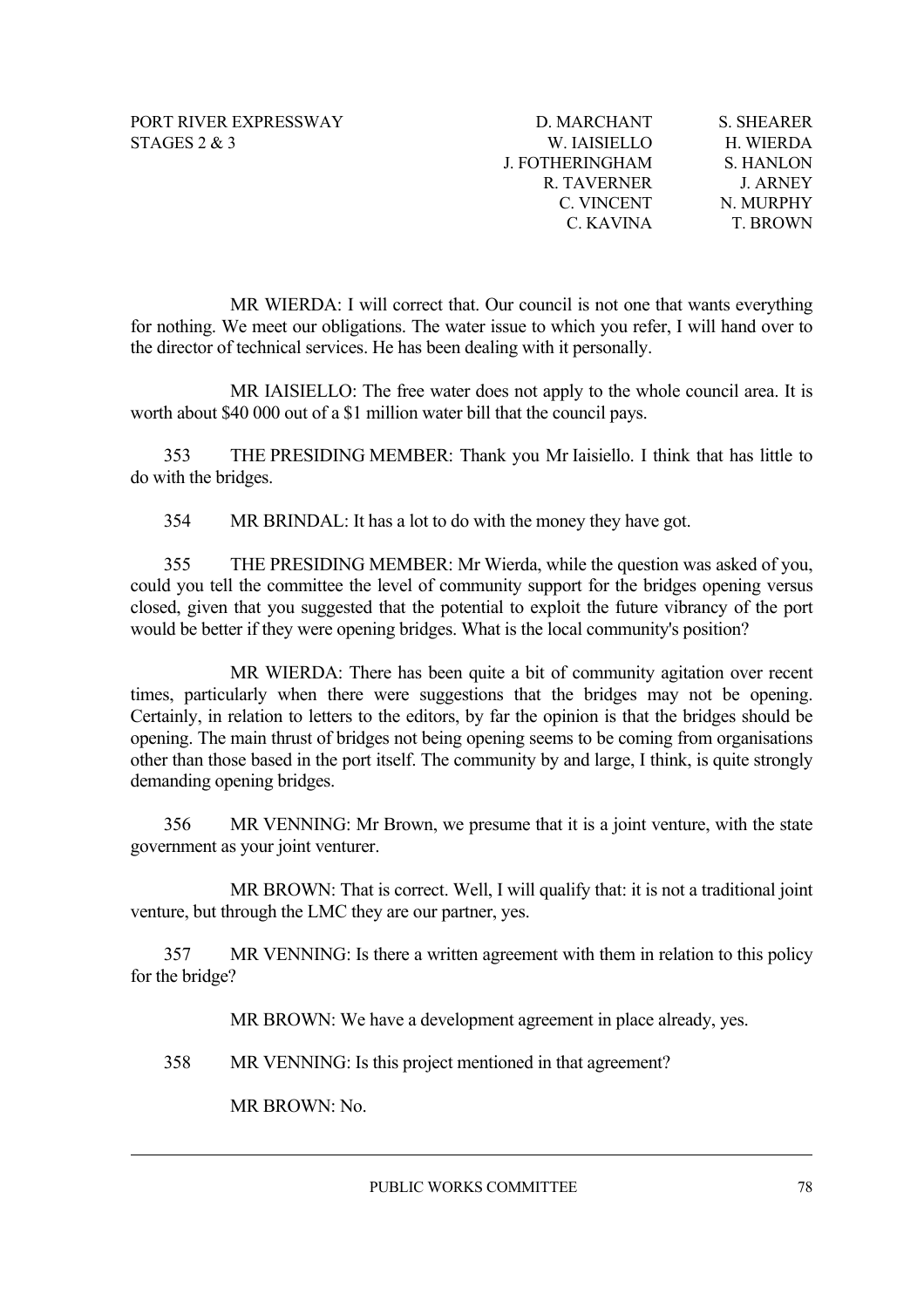| D. MARCHANT     | <b>S. SHEARER</b> |
|-----------------|-------------------|
| W. IAISIELLO    | H. WIERDA         |
| J. FOTHERINGHAM | S. HANLON         |
| R. TAVERNER     | <b>J ARNEY</b>    |
| C. VINCENT      | N. MURPHY         |
| C. KAVINA       | <b>T. BROWN</b>   |
|                 |                   |

359 MR VENNING: We understand that one of the main reasons for lifting bridges is to give tall ships access to the inner port. Particularly in view of your marine development and you can understand that on the surface—how many tall ships are currently in port at Holdfast Shores marina? Have you been down there and had a look?

MR BROWN: I do not believe there are any at Holdfast Shores.

360 MR VENNING: Why not?

MR BROWN: Holdfast Shores is not a traditional port and does not have the traditional nature of Port Adelaide, which has historically been our port. Ultimately, the best world class developments in the world have maintained their traditional heritage through the influence of tall ships and other such large pleasure craft which activate and reactivate the waterfront. It is crucial to a successful waterfront development.

361 MR VENNING: You are offering lifestyle change down there?

MR BROWN: Yes.

362 MR VENNING: Have you considered the extra noise that will be involved with a lifting bridge, particularly with the operation of the bridge and also with trains going over it? Not being fixed, it will be a lot noisier. Has that issue been raised with you?

MR BROWN: It certainly has been a consideration, but when you assess the pros and cons, certainly the opening nature of the bridge far outweighs any noise impact.

363a MR VENNING You have talked about a commercial vessel. What is a commercial vessel?

MR KAVINA: Under the International Convention for the Safety of Life at Sea (SOLAS), a commercial vessel is any vessel which is more than 500 gross tonnes.

363 MR VENNING: Even if it is privately owned?

MR KAVINA: Yes.

364 MR VENNING: Pleasure craft can still be a commercial vessel?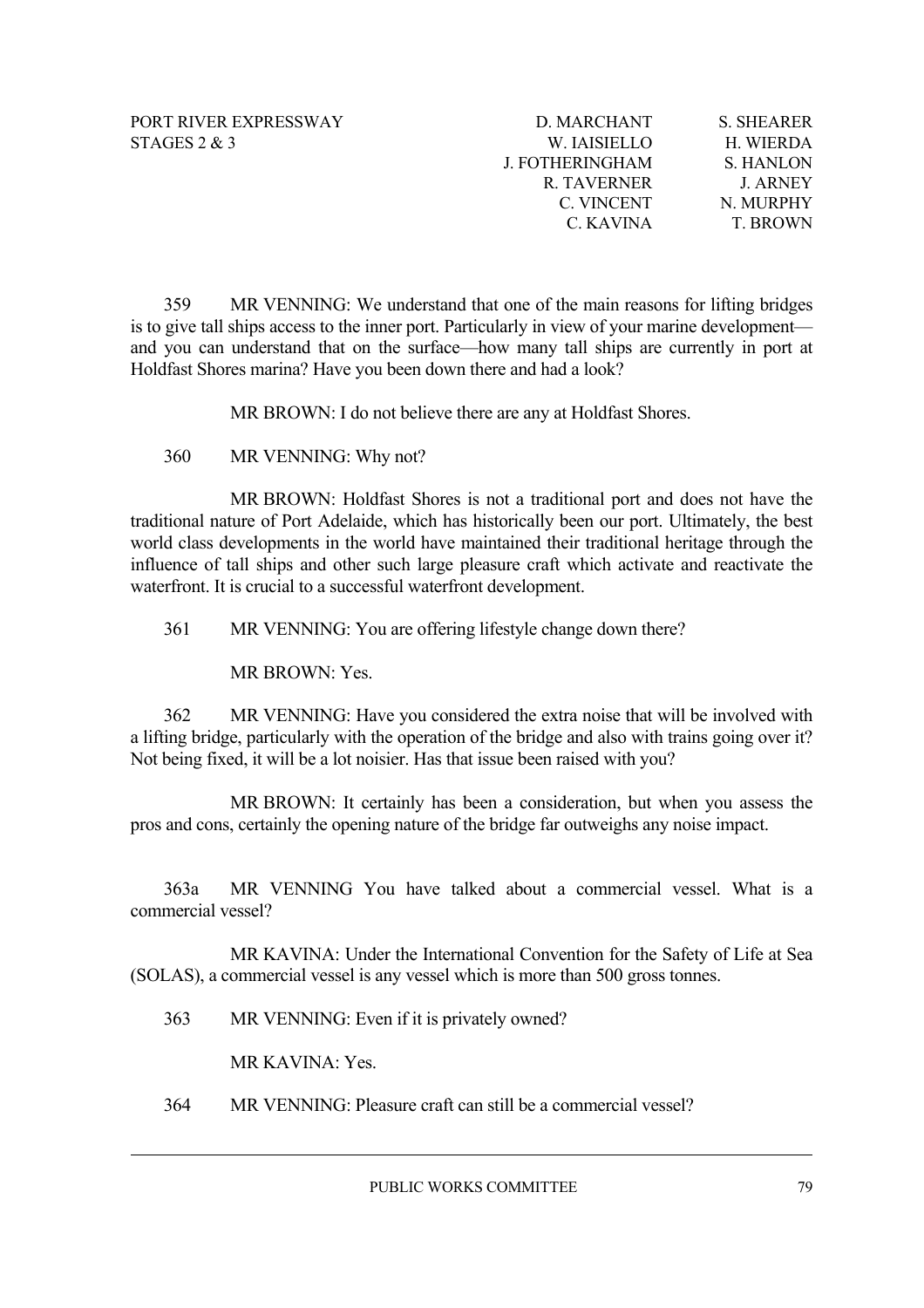| D. MARCHANT     | <b>S. SHEARER</b> |
|-----------------|-------------------|
| W. IAISIELLO    | H. WIERDA         |
| J. FOTHERINGHAM | S. HANLON         |
| R. TAVERNER     | <b>J ARNEY</b>    |
| C. VINCENT      | N. MURPHY         |
| C. KAVINA       | <b>T. BROWN</b>   |
|                 |                   |

MR KAVINA: Pleasure craft are a different area. If you are looking at a pleasure craft or pleasure ship, if you like, they come under commercial, but if you have something that is under 500 gross tonnes or even if it is over 500 gross tonnes but registered as a pleasure craft for one person's pleasure, then that is not considered commercial.

365 MR BRINDAL: The *Young Endeavour* would be a commercial vessel?

MR KAVINA: Yes, but she is less than 500 gross tonnes.

366 MR VENNING: You raised a point that I had not thought of before, particularly when we are negotiating two 30-metre spans. Is there any problem with the current licensing of pilots? Do they have to be specially trained to do that? Is there any place in Australia where this happens?

MR KAVINA: I do not believe there is anywhere in Australia where two opening spans actually occur. I am not sure where you have two opening spans and therefore, yes, we will have to have pilots trained specifically for that operation.

367 MR VENNING: Is that a cost? Is there a problem with having a pilot do this who is not qualified?

MR KAVINA: There is a cost in terms of training. There are people who have come to us and said they can provide the training. There are different hydrodynamic reactions to ships going through two opening bridges. That will all come up—

368 MR VENNING: If you get it wrong with the first one, you are in trouble with the second one, aren't you?

MR KAVINA: Yes, you certainly are.

369 MS CICCARELLO: I would like to ask Mr Kavina a question (pardon my ignorance) about the difference between going through one or two spans and what extra skills or requirements are needed by the pilot.

MR KAVINA: When you have one opening span, it depends on the design of the bridge. I am not privy to the design of the bridge. It could be minimal, but if you are going through a part of water that is closed—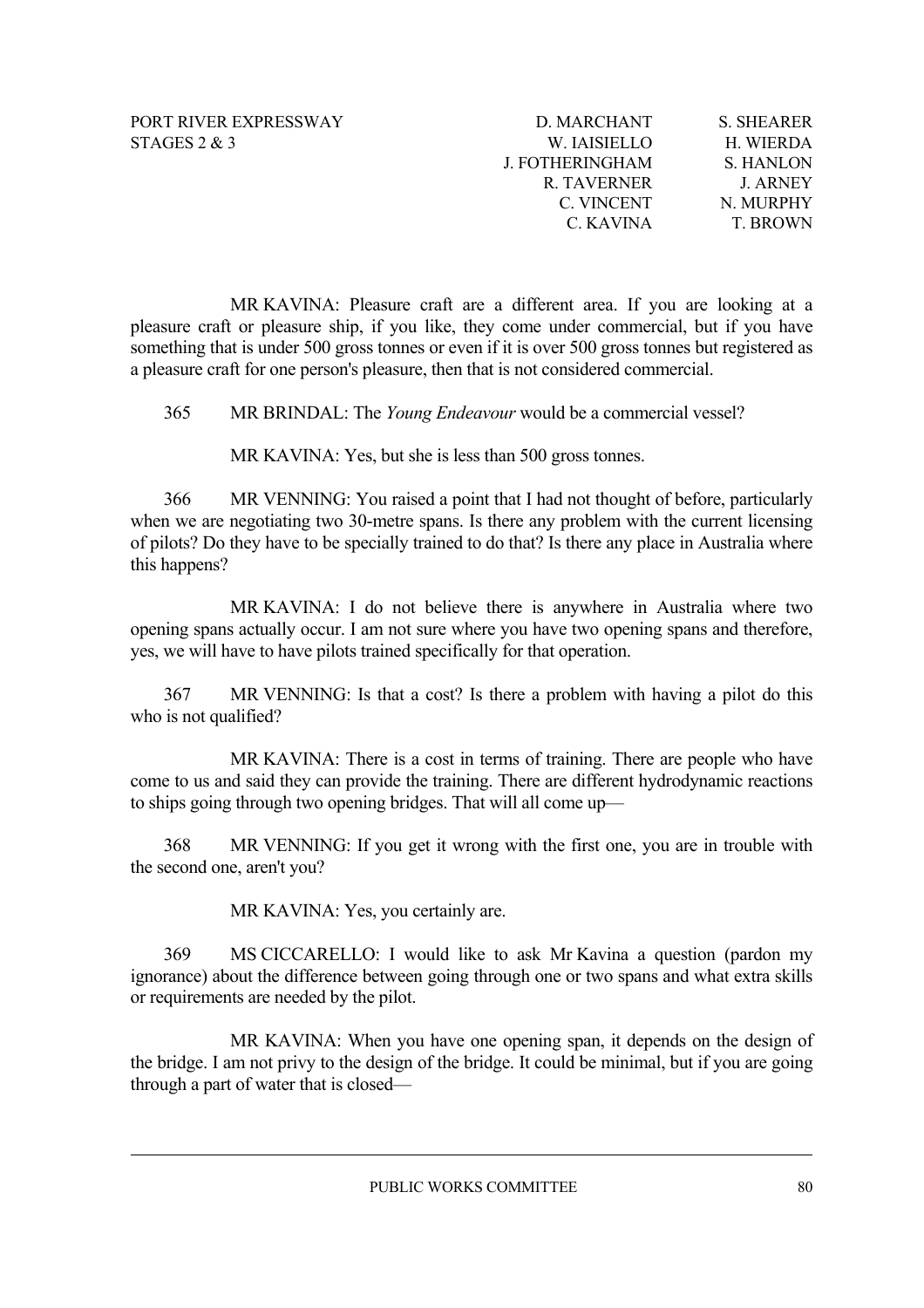| D. MARCHANT     | <b>S. SHEARER</b> |
|-----------------|-------------------|
| W. IAISIELLO    | H. WIERDA         |
| J. FOTHERINGHAM | S. HANLON         |
| R. TAVERNER     | <b>J. ARNEY</b>   |
| C. VINCENT      | N. MURPHY         |
| C. KAVINA       | <b>T. BROWN</b>   |

# 370 MR KOUTSANTONIS: Like the Panama Canal?

MR KAVINA: The Panama Canal is a closed area. You might have the locks, which are 300 metres long, but they are always enclosed. You are asking us to go through a 30 metre opening span and a short amount of water, and then I assume there will be nothing and then you have to go again to another bridge. The safest way is to engage tugs and you have a narrow straight path connecting it, which will be an added cost.

371 MR BRINDAL: If the Inner Harbor is not used much, you are saying that you as an operating organisation will have to have highly specialised trained tug operators who, on rare occasions, are required to use a high level of expertise to take the occasional commercial vessel through these two openings and your clear evidence is that with two spans the risk is increased more than if there is one span, which I understand, because when you go into the Panama Canal the ship is parallel to the course it is going on and cannot deviate. It is locked into a race, like sheep going down a tunnel. So, that's your evidence?

MR KAVINA: That is correct. It is not only the tug operators but also the pilots of the ship. The pilots are employed by us, but tug operators are not employed by us.

372 MR BRINDAL: So, to have opening bridges will involve additional extra cost that is hidden because your commercial entity, which will charge the ABB and everybody else who uses the port because you have to make your profit, has an additional hidden cost there to start off with.

MR KAVINA: I do not believe the ABB will be using the Inner Harbor.

373 MR BRINDAL: But if they use your tugs to come in and out of Outer Harbor you have to recover all your costs, don't you.

# MR KAVINA: Yes.

374 MR BRINDAL: So they will be paying a bit more for the tugs because you are giving the extra training?

# MR KAVINA: It could be.

375 THE PRESIDING MEMBER: I have not had a great deal of frequent dealings with this issue, but, in my previous life in the Fire Brigade, they have a high level of expertise and skill, anyway, and I am assuming that that high level of expertise and skill would be that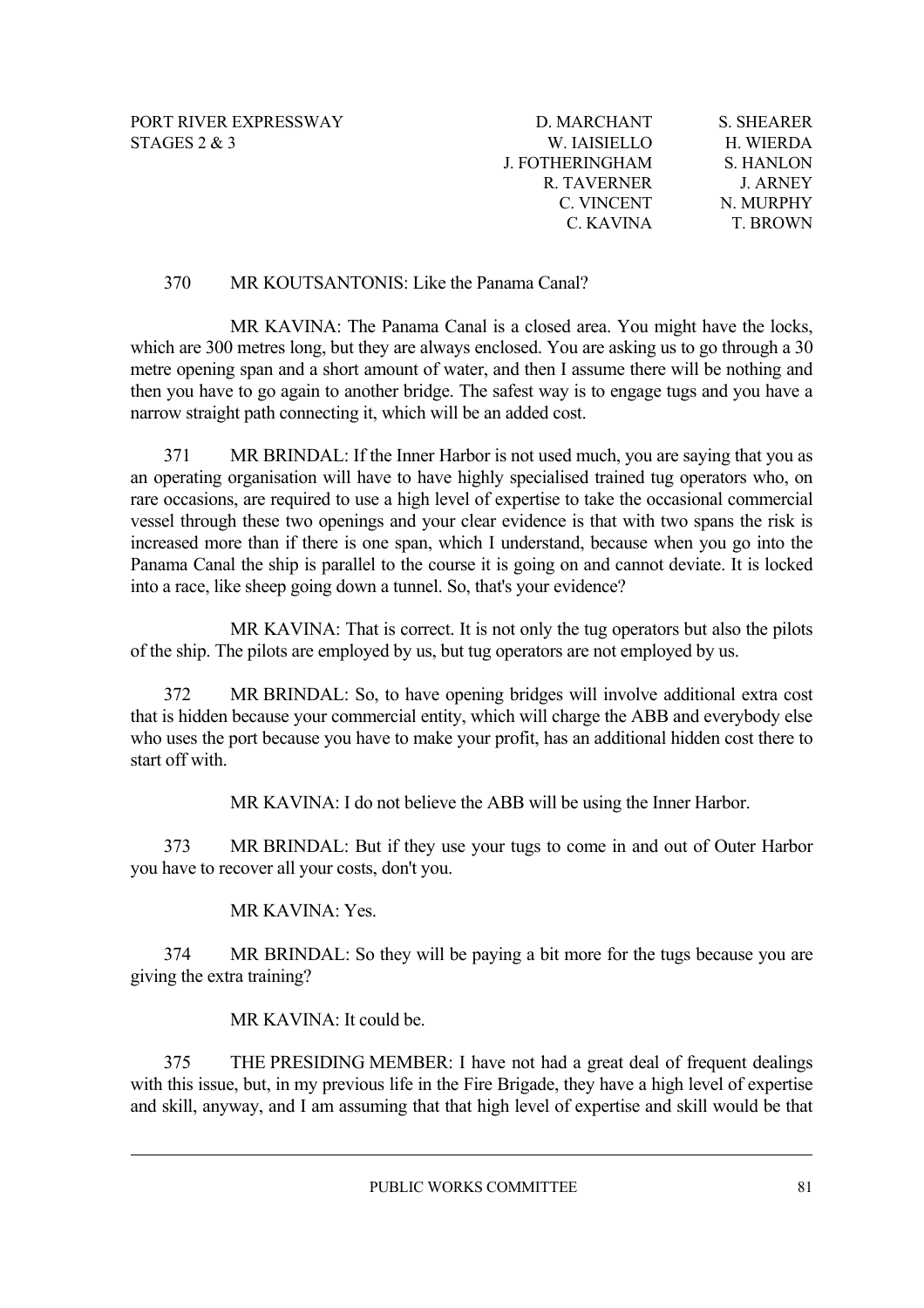| D. MARCHANT            | <b>S. SHEARER</b> |
|------------------------|-------------------|
| W. IAISIELLO           | H. WIERDA         |
| <b>J. FOTHERINGHAM</b> | S. HANLON         |
| R. TAVERNER            | <b>J. ARNEY</b>   |
| C. VINCENT             | N. MURPHY         |
| C. KAVINA              | <b>T. BROWN</b>   |

which underpins the necessary training. I would not expect it to take a great deal of extra training to enable these people to acquire the additional skills to go through a dual span bridge—would that be right?

MR KAVINA: That is correct. The pilots are master mariners, and you require additional training, but they have a high level of skill.

376 MR BRINDAL: I am not aware of trade unions very much; it is not my area of expertise, but generally speaking if you fly a small plane you get paid X and if you fly a bigger plane you get paid Y. It seems to be a union bargaining point that the greater the level of expertise the more you get paid. Would you expect that the more you require your tug operators to acquire a greater level of expertise the more their log of claims will be?

MR KAVINA: It is the pilots we are talking about and not the tugs. The pilots are the highest there are in the market at the present moment, so I am not expecting them to—

377 MR BRINDAL: To want more money.

MR KAVINA: I would hope not.

378 MR VENNING: The bridge opens twice a day, and with large ships, and considering that the draught under this bridge is seven to 10 metres, should this correspond with tides?

MR KAVINA: The depth in the Inner Harbor is 9.3 metres and obviously you have the draught of the vessel plus an under keel clearance, so that the ship is off the bottom at all times. It depends on the draught of the ship going into the harbor whether we do it with the tide or without.

379 MR VENNING: In a worst case scenario, that is, a ship hitting a pylon on the rail bridge—

380 MR BRINDAL: It happened in Tasmania, did it not?

381 MR VENNING: It did and it does happen. As soon as it is open, would you have extra insurance liabilities in relation to covering an accident like this?

MR KAVINA: No, we would not, and this is why I mentioned it specifically in the statement that I read out. Our state-licensed pilots are actually indemnified under the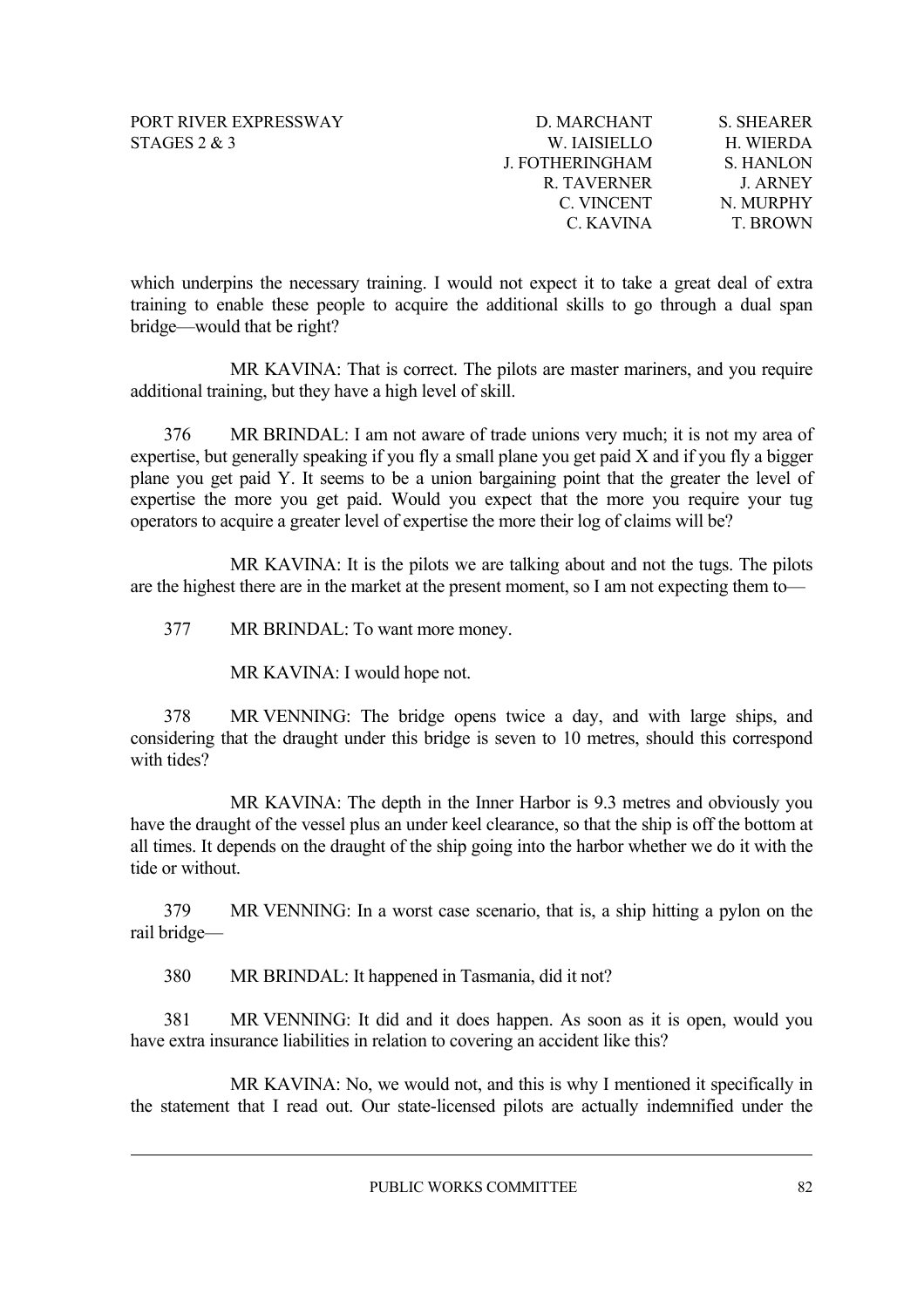| D. MARCHANT        | <b>S. SHEARER</b> |
|--------------------|-------------------|
| W. IAISIELLO       | H. WIERDA         |
| J. FOTHERINGHAM    | <b>S. HANLON</b>  |
| <b>R. TAVERNER</b> | <b>J. ARNEY</b>   |
| C. VINCENT         | N. MURPHY         |
| C. KAVINA          | <b>T. BROWN</b>   |

Harbors and Navigation Act. However, that is pilotage within Flinders Ports waters, and we will be pushing the government to increase those indemnifications.

382 MR BRINDAL: Does that mean that the Crown indemnifies your pilots so if that, if there is an accident, the Crown is liable, the Crown meets the cost?

MR KAVINA: The Crown does not meet the cost, but the pilot is sort of exonerated. It is still a court case and there are protection indemnities that exist. We still have insurance and those sorts of things, but the fault is not pinpointed to the pilot. This is international law: it is not pointed to the pilot itself.

383 MR BRINDAL: That means that, when the civil case comes up, Flinders Ports would have its own insurance and its insurers would cover any cost that accrues through the courts.

MR KAVINA: Yes.

384 MR BRINDAL: Have you worked out the bottom line in terms of what you think is the saleable value of the whole package you are offering? Have you worked out the difference between what you will get for the entire package with opening bridges and with closing bridges?

MR BROWN: No, I have not done that exercise.

385 MR BRINDAL: Would you consider that your development would lose much money if the bridges were not to be opening or that it would basically be cost neutral?

MR BROWN: No, we would lose a significant amount of money.

386 MR BRINDAL: Are you aware of the real estate developments in the city of Perth?

MR BROWN: I am aware of some developments in the city of Perth, yes.

387 MR BRINDAL: Are you aware of the fact that there is not an opening bridge between the port of Fremantle and the city of Perth?

MR BROWN: I was not specifically aware of that.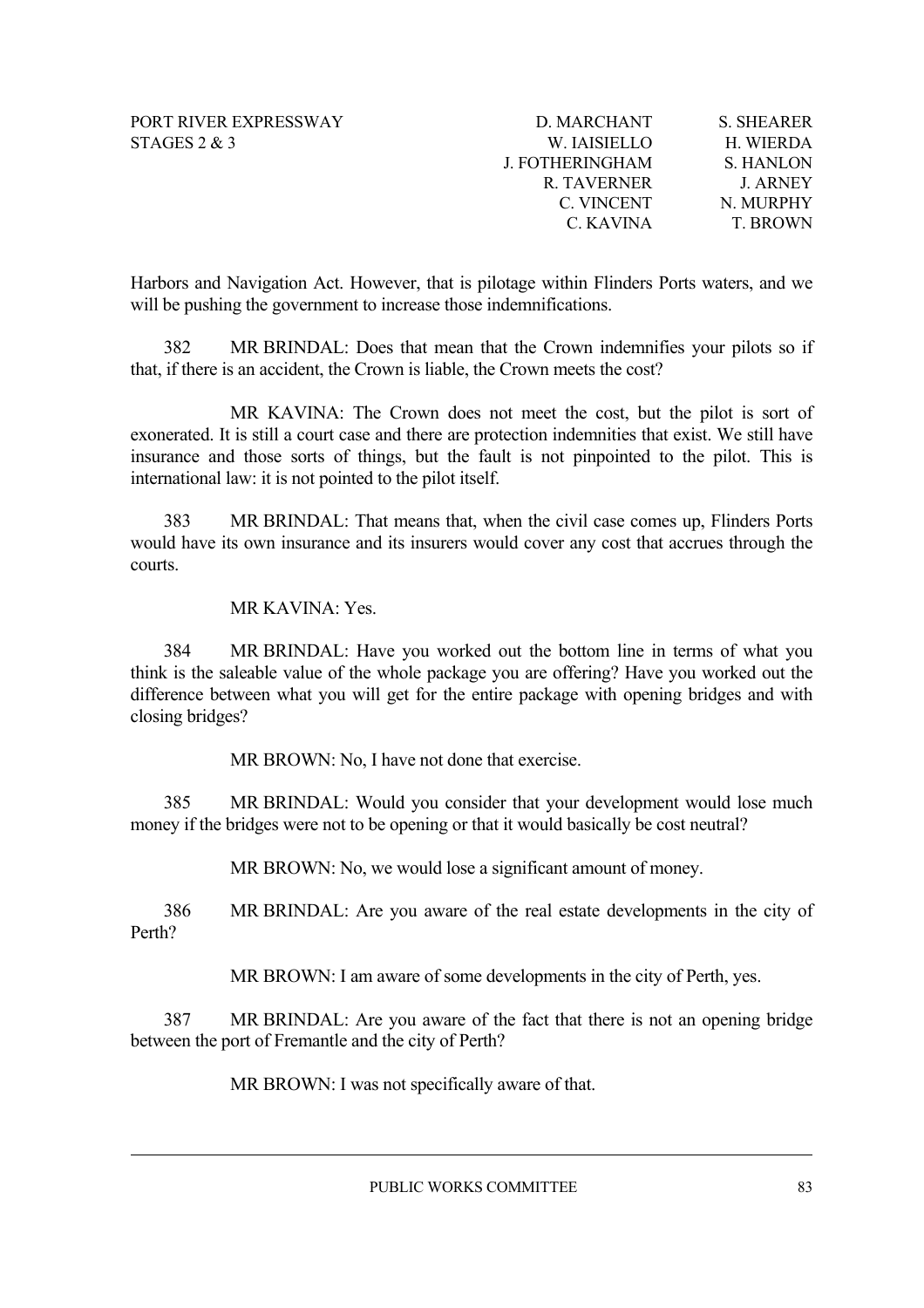| D. MARCHANT            | S. SHEARER      |
|------------------------|-----------------|
| W. IAISIELLO           | H. WIERDA       |
| <b>J. FOTHERINGHAM</b> | S. HANLON       |
| R. TAVERNER            | <b>J. ARNEY</b> |
| C. VINCENT             | N. MURPHY       |
| C. KAVINA              | <b>T. BROWN</b> |

388 MR BRINDAL: That is a fact. Are you aware of the costs of real estate along the Swan River?

MR BROWN: I know it is expensive.

389 MR BRINDAL: It is much more expensive than Adelaide; would you agree with that?

MR BROWN: It depends where you look in Adelaide, but it is certainly expensive.

390 MR BRINDAL: Would you therefore accept that, if the city of Perth has expensive waterfront blocks and the people have large yachts, and quite large yachts use a pivotal mast structure to get under not one but a series of closed bridges to get to their expensive block of land, I might be able to form the conclusion that you would not really lose very much money at all if we keep the bridges closed?

MR BROWN: I do not agree with that.

391 MR BRINDAL: I remain to be convinced.

392 MS CICCARELLO: I have a question of Mr Shearer. Unless I misunderstood, you seem to be a little bit at odds with the others. You have indicated that, whilst you had a preference for opening bridges, you do not see that it is actually a problem as long as the openings and the timing are managed properly; is that correct?

MR SHEARER: That is correct: so long as the opening regime is managed properly. Obviously, it will not work if the bridges get stuck, and I think that would be a major problem for the people who build them. I am sure the government has some assurances and some capability to react, but if the bridges open properly and do not get stuck, and they open for a period of time and at a time of the day that is properly planned, the impact on road transport and freight could be kept to an absolute minimum and we could plan around that. That is why I said at the outset that we have never opposed opening bridges per se. What we are opposed to is the dramatically greater cost and the impact that is having on other infrastructure.

393 MS CICCARELLO: Perhaps on that, I think everyone has indicated that money should be spent on our roads. I would just like to ask the question, given that even local government has agitated about the fact that South Australia is not getting its fair share from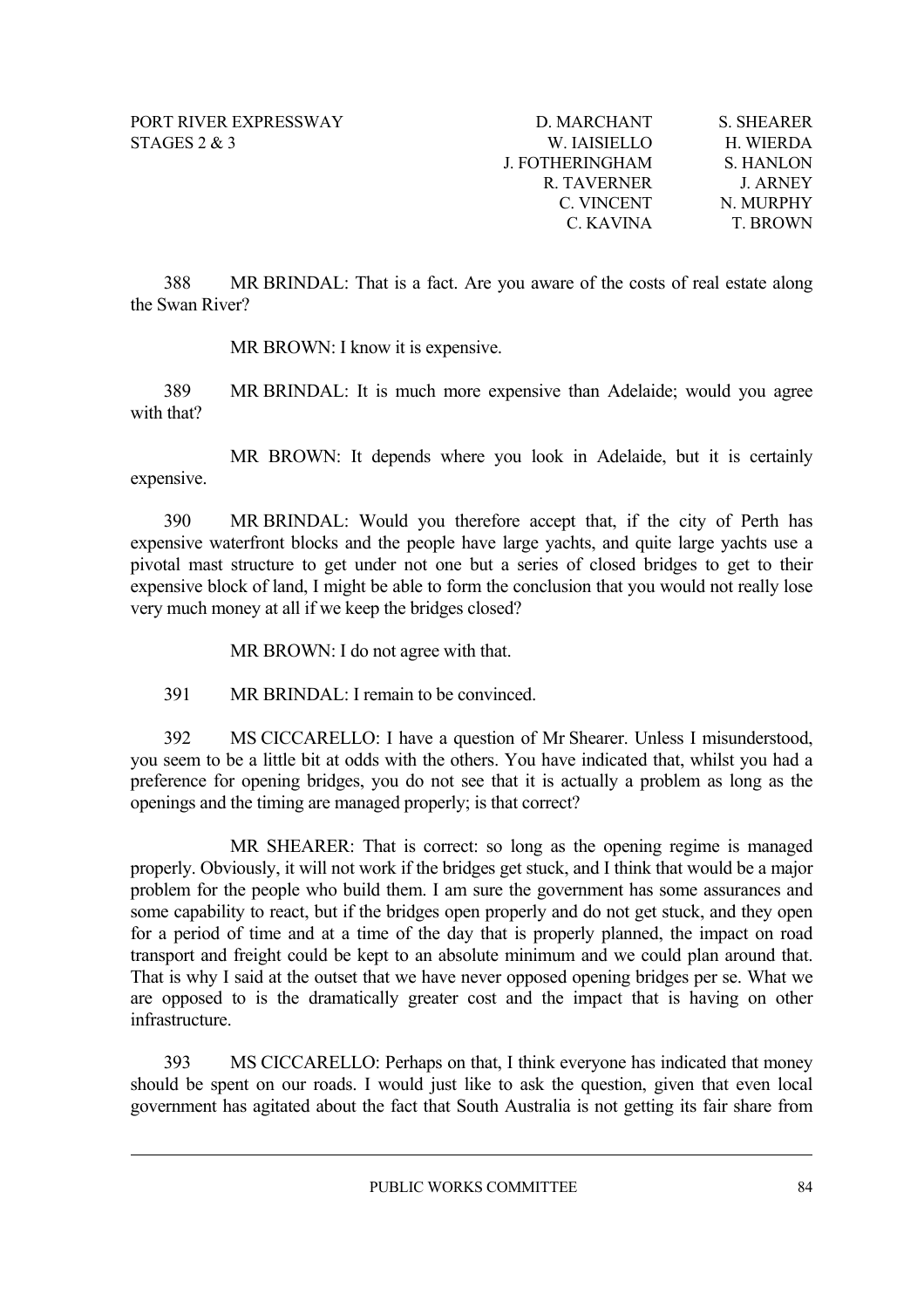| D. MARCHANT            | <b>S. SHEARER</b> |
|------------------------|-------------------|
| W. IAISIELLO           | H. WIERDA         |
| <b>J. FOTHERINGHAM</b> | S. HANLON         |
| R. TAVERNER            | <b>J. ARNEY</b>   |
| C. VINCENT             | N. MURPHY         |
| C. KAVINA              | <b>T. BROWN</b>   |

the commonwealth, of the organisations present, how many have made representations to the federal government about increased funding for roads in South Australia?

MR SHEARER: It might be worth reminding the committee that, in the lead-up to last year's federal election, four of the organisations that are here—the South Australian Road Transport Association, the RAA, the Freight Council and Business SA—ran a very effective campaign at their own cost which resulted in \$118 million extra being provided by the federal government that the state government did not even get close to securing. So, in fact, we have made very strong representations and will continue to do that and we would say this state government, and all state governments here, need to lift their game in that regard. The \$160 million backlog in road maintenance is not the product of one government for a three-year term. It is the product of a number of governments over a period of time, but this government is in place and we say this government should deal with the problem.

394 THE PRESIDING MEMBER: Does anyone else want to comment on Vini's question because it was a open question? Mr Shearer may have answered on behalf of the four organisations.

MR FOTHERINGHAM: I would like to confirm that only last week RAA representatives were in Canberra. We had meetings with the Deputy Prime Minister, with the minister for roads, Jim Lloyd, and probably a dozen other federal members, putting the case that South Australia is still not getting its fair share of national road funding. It is a very strong issue. The other point that I would make, though, is that, every time we talk with the federal representatives, they turn around and blame the state government for not spending enough, either. We get caught as the meat in the sandwich and they just throw it straight back at us. We were able, out of this last budget, to say that the state government here is now starting to commit to some large projects. We were able to demonstrate that to the federal government and use that as an argument for trying to secure more AusLink money.

MR MARCHANT: I wouldn't ever want to concede that I have lobbied for road money, running a rail company, so I don't want to make too many concessions on that, except to say, as part of AusLink—and we were one of the parties drawing up the AusLink white paper—the white paper included, as with any bidding process, the \$80 million for a road-rail port connection here in Adelaide, federally funded. We did lobby for that, even though the great bulk of money is going to roads, which disappointed me, but the reality is that you don't get a road-rail bridge without it. We did the same for other port connections in Melbourne and Perth. In the context of that, this is not a commonwealth-state issue. The commonwealth, through AusLink, is putting \$80 million into a project which, without opening, is only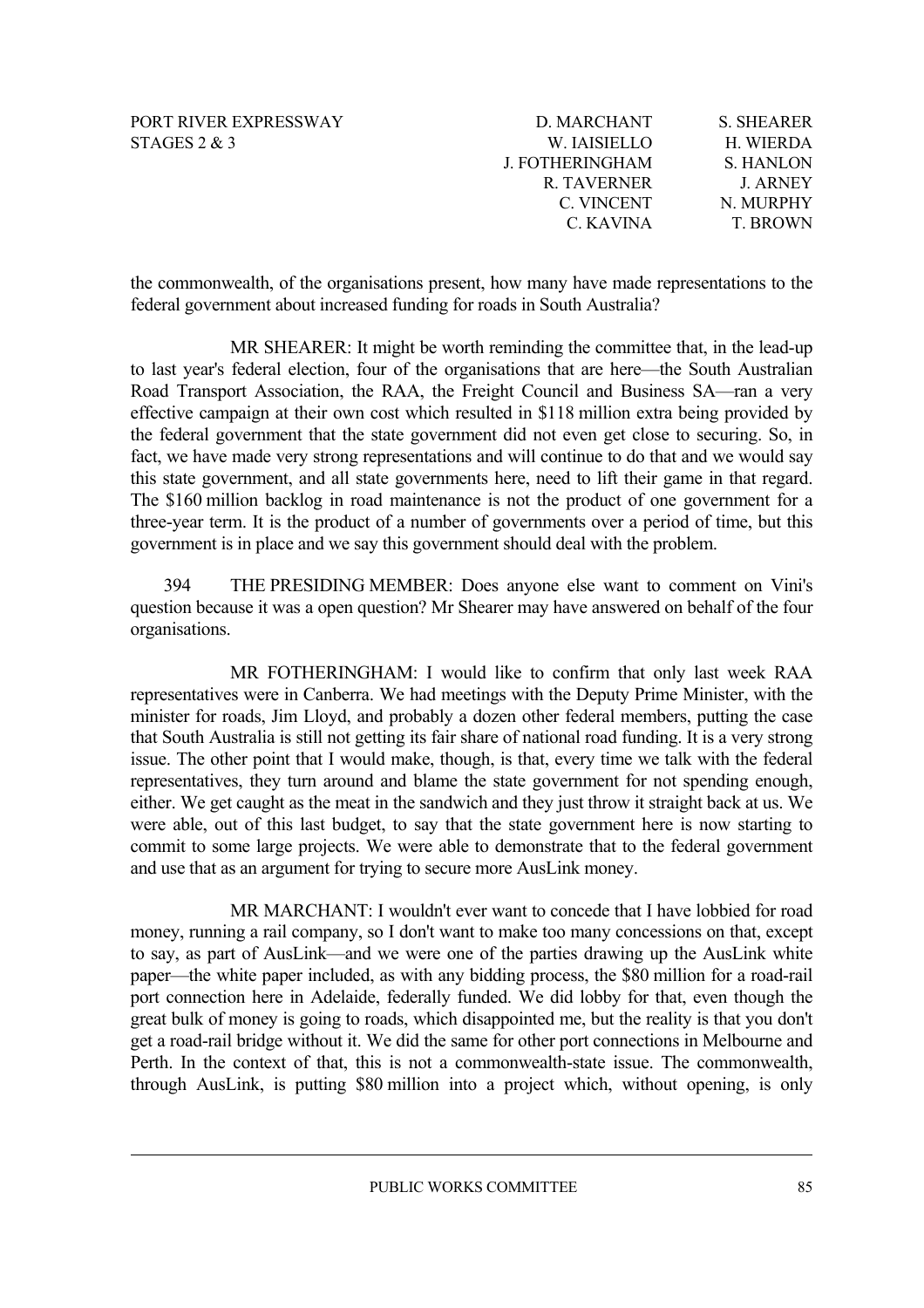| D. MARCHANT            | <b>S. SHEARER</b> |
|------------------------|-------------------|
| W. IAISIELLO           | H. WIERDA         |
| <b>J. FOTHERINGHAM</b> | S. HANLON         |
| R. TAVERNER            | <b>J. ARNEY</b>   |
| C. VINCENT             | N. MURPHY         |
| C. KAVINA              | <b>T. BROWN</b>   |
|                        |                   |

\$130 million, so it is massively funded by the commonwealth. The difference in the funding is when it becomes opening.

395 MR KOUTSANTONIS: When this project was first developed, it was going to be tolled and it was going to be opening. The expense was a user-pays expense. Then this government decided that it should not be tolled and that the users, that is, the bodies around here, should not be forced to pay for those services, which we think was a very good decision. Now you are telling us that the state should not be spending that money. Are you advocating going back to the tolls?

MR MARCHANT: If you could effectively do a toll and it was economically rational, I would support it. The reason you didn't do it is because it is impossible to enforce. The reality is that you would have had the trucks going around the new bridge, going through the back roads, and it would have defeated the very issue of truck movements in that area. The toll might have been a good thing because the beneficiaries would have paid for what the benefit is. But the point is, they wouldn't have. They would have diverted around it, Port Adelaide Enfield council would have a headache because they would have these trucks going around it all the time. So it was a rational decision not to toll it.

The reverse of that is that, if the benefit is to those few land-holders who are going to get the land next to the water, one of which may be me, because I would love to live at the water here—I presently live in the Norwood electorate—and if living next to the water I get a marina with it, and I get the marina with it because of the benefit of the opening bridge, should I pay extra for that? In my view, I should. In my view, if I have to have the marina with an opening bridge, and that adds another \$50 000 or \$100 000 to my block, I am actually paying for the benefit that I accrued. I am happy to buy the block without the opening bridge because I like to be on the water there, but if I am going to get the benefit of it opening, and that benefit is really restricted to me, because it is not the Navy and all the other nonsense that is going around—

396 THE PRESIDING MEMBER: Sorry; I do not have a crystal ball, and I cannot see into the future as well as other people, so everything we have heard today about the potential to encompass into the future a cultural heritage tourist precinct is nonsense?

MR MARCHANT: No; a cultural heritage tourist precinct has nothing to do with the opening bridge. The only thing to do with the opening bridge is either the tall ship argument or the tourist ships. The first problem with the tourist ship debate—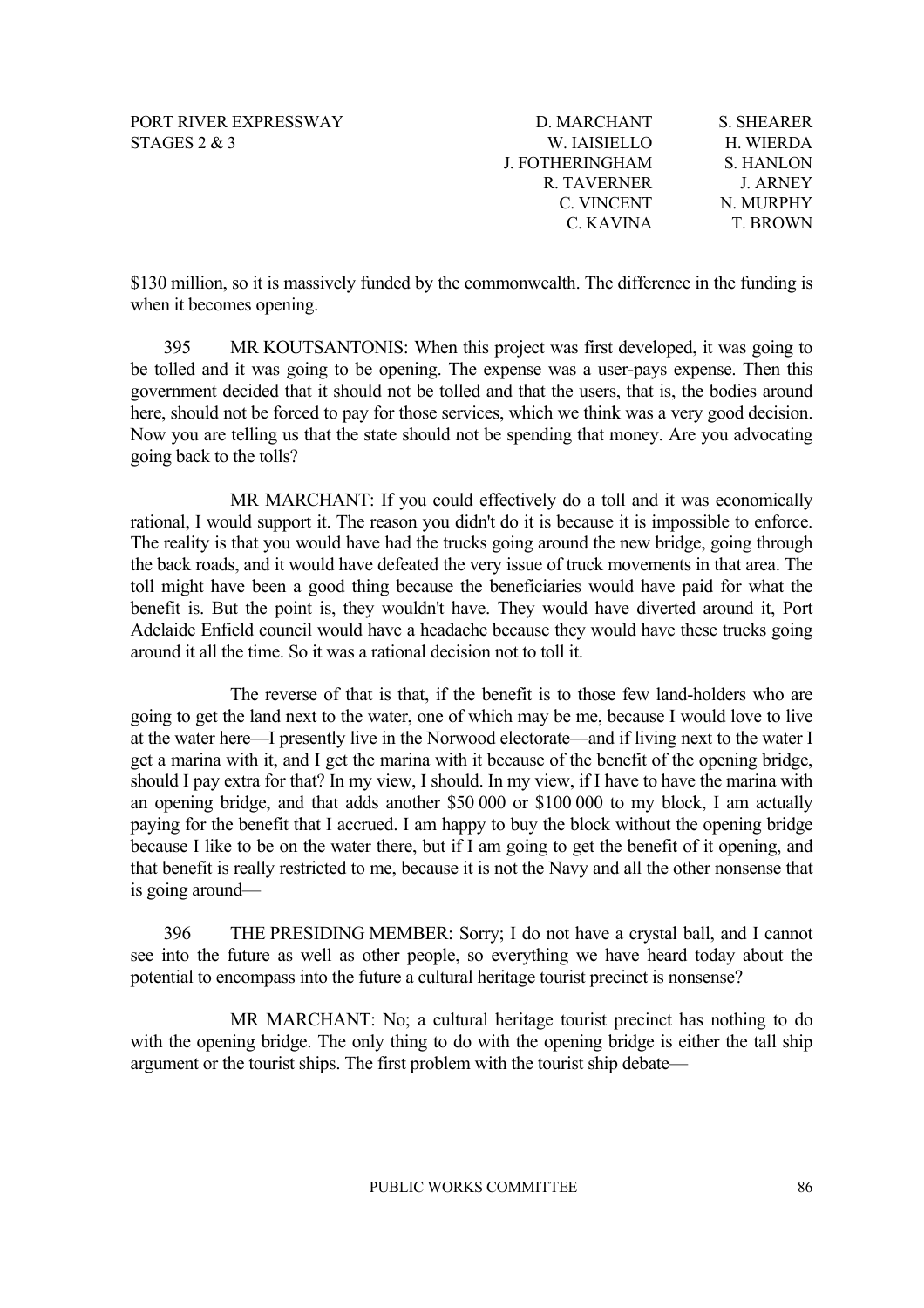| D. MARCHANT     | <b>S. SHEARER</b> |
|-----------------|-------------------|
| W. IAISIELLO    | H. WIERDA         |
| J. FOTHERINGHAM | <b>S. HANLON</b>  |
| R. TAVERNER     | <b>J. ARNEY</b>   |
| C. VINCENT      | N. MURPHY         |
| C. KAVINA       | <b>T. BROWN</b>   |

397 THE PRESIDING MEMBER: I understand that about the tourist ships. So, potentially, we can have tall ships in the inner harbour into the future with opening bridges; we cannot do that with closed bridges.

MR MARCHANT: Absolutely; on tall ships, I totally agree. However, the next thing is that it is not just tall ships: it is also coastal cruisers (the new cruise ships). The new cruise ships pose just one problem and that is that they are actually now going into super ships that are 11 storeys high, etc. The reason that the port is being dredged now to make deeper port cavities, which is obviously good for South Australia, and I totally support that, but the reality is that the tourist ships are actually getting bigger and deeper. You might get the Queen Anne in except she is going to be scrapped in a couple of years, and the new developments for tourist ships are, in fact, much deeper, wider and higher. The reality is that they will go to the part of the port that has been dredged because that is where the tourist market is going. The reality is the cost of running it.

398 THE PRESIDING MEMBER: I guess I was looking more at the concept of the tourist precinct within the Port Adelaide environs and that area where you wish to live more so than the 11 storey tall ships coming in because I understand that that would be a problem—I know where they are going to port. I am talking about, as best I can, the future potential to exploit, as a tourist precinct, the Port Adelaide inner harbour area based on the cultural heritage and the colonial port aspect that once was the port.

MR MARCHANT: I fully support that, but I am not sure what that has to do with an opening bridge.

399 THE PRESIDING MEMBER: I am just exploring whether or not that would be compromised through an opening versus closed bridge. We do not know what is going to happen in the future. We know that tall ships are one aspect of it, and that was the point that I wished to make.

400 MR KOUTSANTONIS: Given the former government's policy of tolled bridges, your evidence is that people have gone around, and the federal government is contributing about \$80 million towards this infrastructure—

MR MARCHANT: As a non-tolled.

401 MR KOUTSANTONIS: If it were tolled, and what you say came to fruition, the state government would have been spending a lot of money upgrading alternative routes as well because they would still be used. In effect, you could almost argue that it is cost neutral.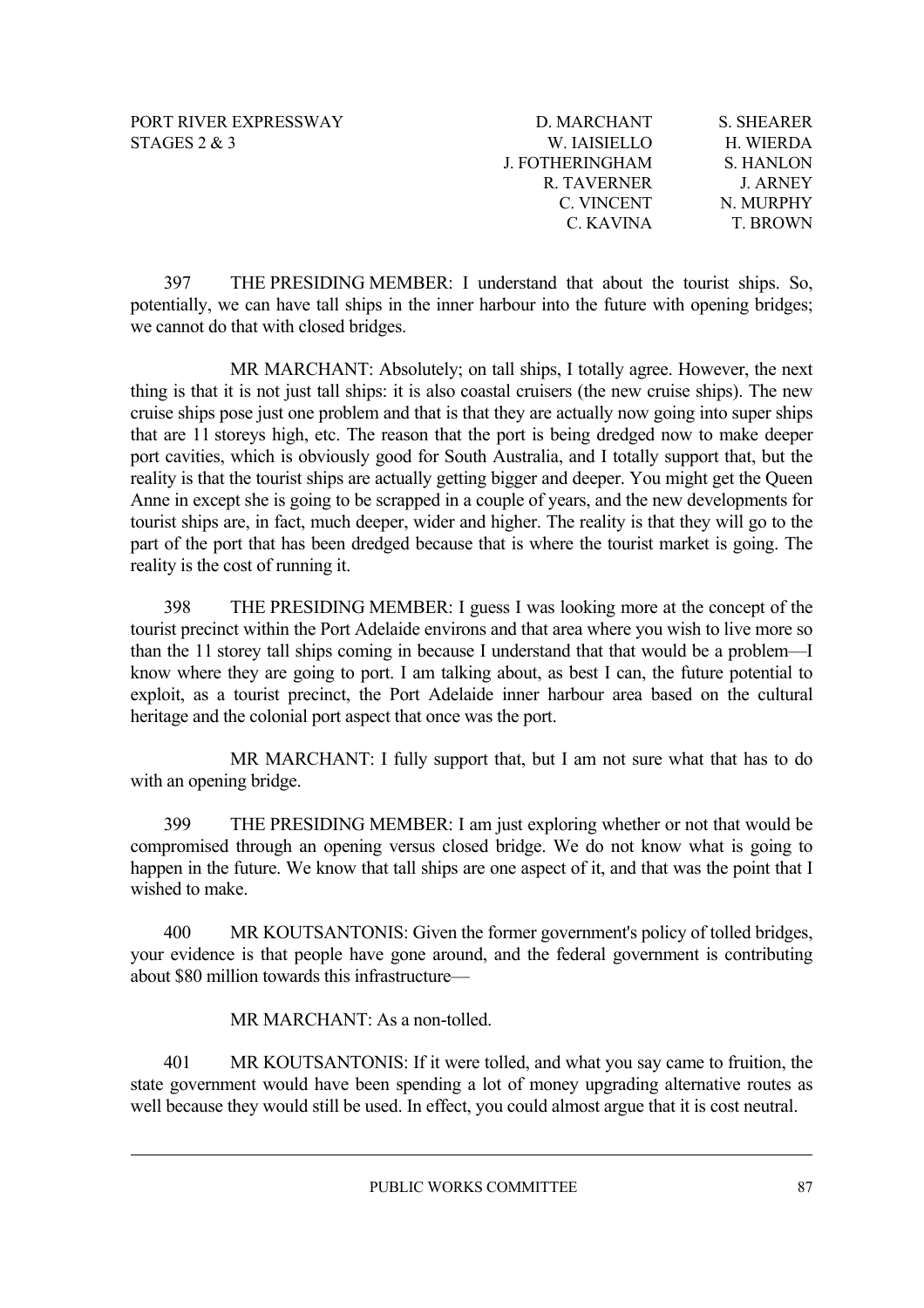| D. MARCHANT            | <b>S. SHEARER</b> |
|------------------------|-------------------|
| W. IAISIELLO           | H. WIERDA         |
| <b>J. FOTHERINGHAM</b> | S. HANLON         |
| R. TAVERNER            | <b>J. ARNEY</b>   |
| C. VINCENT             | N. MURPHY         |
| C. KAVINA              | <b>T. BROWN</b>   |

MR MARCHANT: Let me answer that in two parts. Firstly, if the toll could have been done effectively and been policed, then the beneficiaries for the bridge framework including the opening could have actually been paying for that. The reality is that the reason that it is not tolled was that, when people studied it correctly, they could find that it was easier to avert paying the toll and subvert the whole project. The state government then would have been left with a major financial problem because it had to underwrite the toll in the bid. That is why in the AusLink process, when it was then re-examined, the reality was that it was better for the Australian government, AusLink and the rail staff to actually put their money in untolled because it was too easy to subvert the toll and, therefore, it would put everybody in financial strife. So, it was done to make sure that the reality of the public policy getting the trucks and the rail together out of that precinct, to put them onto a roadway, which actually gets them away from the rest of the population and frees up the land for the very development to take place, became much more rational on a non-tolled basis. But, that is different. The cost benefit is that, if you had not done a toll bridge, and the reality was that it was easy to circumvent, you would have been left with twice the problem. You would have paid the capital, partly paid for by the private sector and developer, but they would not have underwritten the loss, therefore, you would have been exposed to the loss.

402 MR KOUTSANTONIS: Aren't we now getting all that benefit plus, with the opening bridges, a hypothetical benefit into the future that is yet to be realised or seen?

MR MARCHANT: I accept that you have three disbenefits that go from it. First, the costings of that time were around \$130 million; it is now \$170 million plus. Secondly, the costings that we had then estimated for the opening costs were actually lower than what the bids have now proven. The bids are now in; you can see the actual dollars. You have seen a situation where the total of opening bridge with all the framework was \$130 million; it is now \$170 million plus. You now have the next part of the equation which is the operating cost and the renewal cost, including, after the 10 years when the operator moves away and, therefore, you are exposed to the bridge, the cost of opening and closing. That is now a much higher figure than was envisaged.

At the time of the \$130 million, we did not worry too much about the opening and closing framework, because we thought we could work around it. But now you actually have a situation that has gone from \$130 million to \$170 million, and the only argument is tall ships and some marina developments. You start to wonder: where is the \$70 million? Is that the best argument for \$70 million plus \$3 million a year operating costs?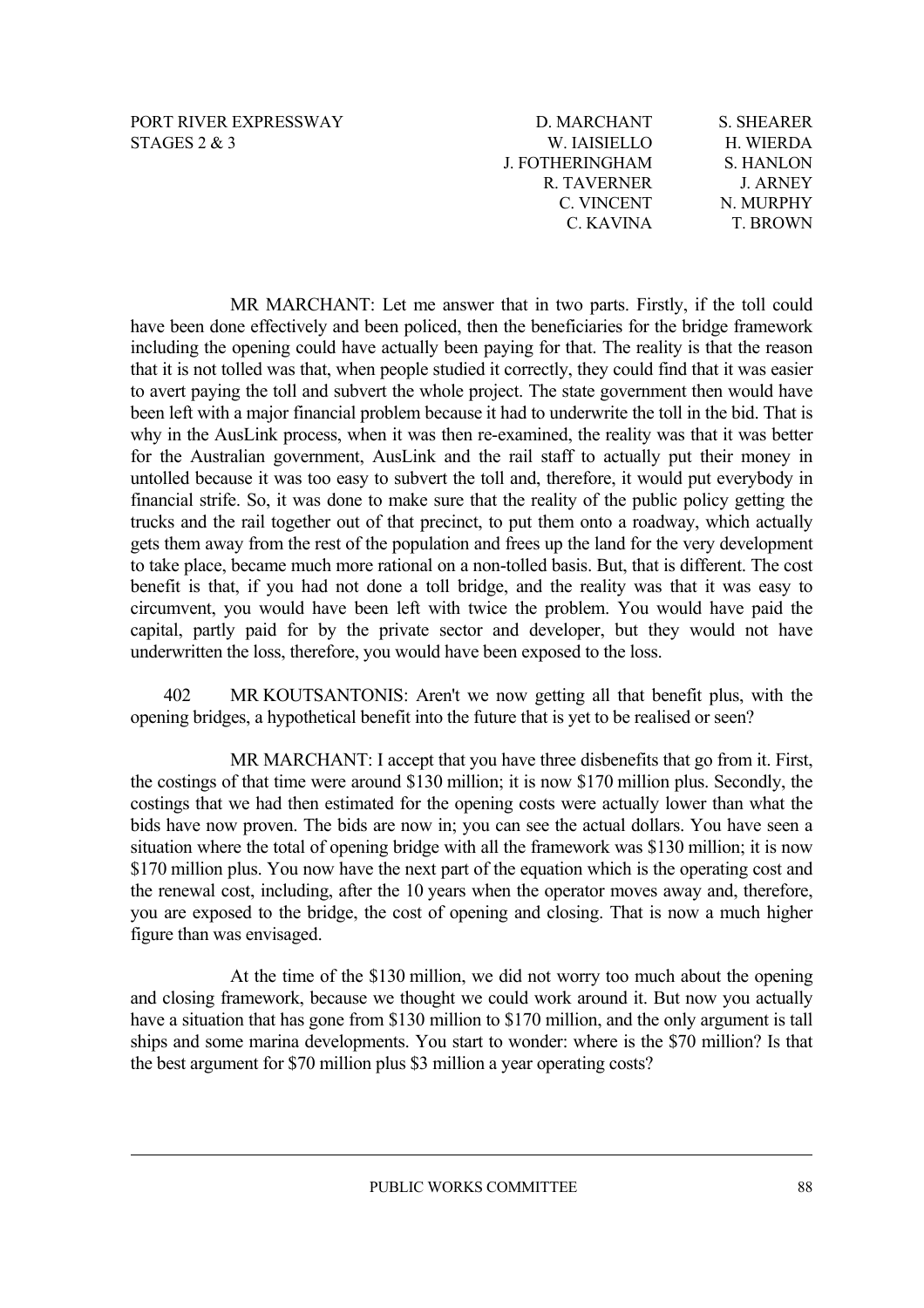| <b>S. SHEARER</b> |
|-------------------|
| H. WIERDA         |
| S. HANLON         |
| <b>J. ARNEY</b>   |
| N. MURPHY         |
| <b>T. BROWN</b>   |
|                   |

403 THE PRESIDING MEMBER: Before we move on, Mr Shearer, you wanted to add something, and Mr Murphy, you wanted to respond to the question posed by Vini. Then, Mr Shearer, you can add to what Mr Marchant said.

MR MURPHY: I just wanted to respond to the question about whether or not there had been approaches to the federal government regarding South Australia's poor outcome in terms of AusLink. I point out that the South Australian Freight Council wrote to every South Australian politician and every South Australian federal politician, including some significant others, about the poor outcome for AusLink. We have only undertaken a broad communication campaign on one other issue like that, that is, the Port River Expressway, and the bridges element. They are the two issues that we have taken to all South Australian politicians, both state and federal.

404 THE PRESIDING MEMBER: The matter that you took to the state politicians was on the urgency of bridges being built, not so much opening verses closed?

MR MURPHY: No; the argument we took was that these bridges should be closed.

MR SHEARER: I would like to add a very important clarification on tolls from your question. I would take a different view on one point. I mentioned in my initial statement that the government has indicated in its recently released heavy vehicle access framework that is the big thick document that shows where all the lines on the maps are for trucks—that anything above a semitrailer is a restricted access vehicle, and can only go where there is a line on a map. The line has been removed from Grand Junction Road from Eastern Parade onwards towards the port. With the implementation—which we hope this government does not back away from—of the very important compliance and enforcement laws which are due to go through in October this year, the penalties are huge for a truck that is overweight (over mass) and a double road train on a semitrailer route would be massively overweight, and the trucking industry and even that very small minority of fools who might think about it, simply would not contemplate it. We would not go the other way.

However, your argument is still lost, in my view, for one very simple reason: the trucking industry will not pay a toll; our customers will. Our principal customers are people who are represented by the Farmers Federation. They made it very clear at a meeting that I was at with the Premier that they could not wear that because of the levy they are already going to carry in relation to the deepening of the port. Unless you want to contemplate making grain from this state uneconomic on the international market and destroying the grain industry, you do not impose a toll which they would have to pay. That is why we don't have a toll.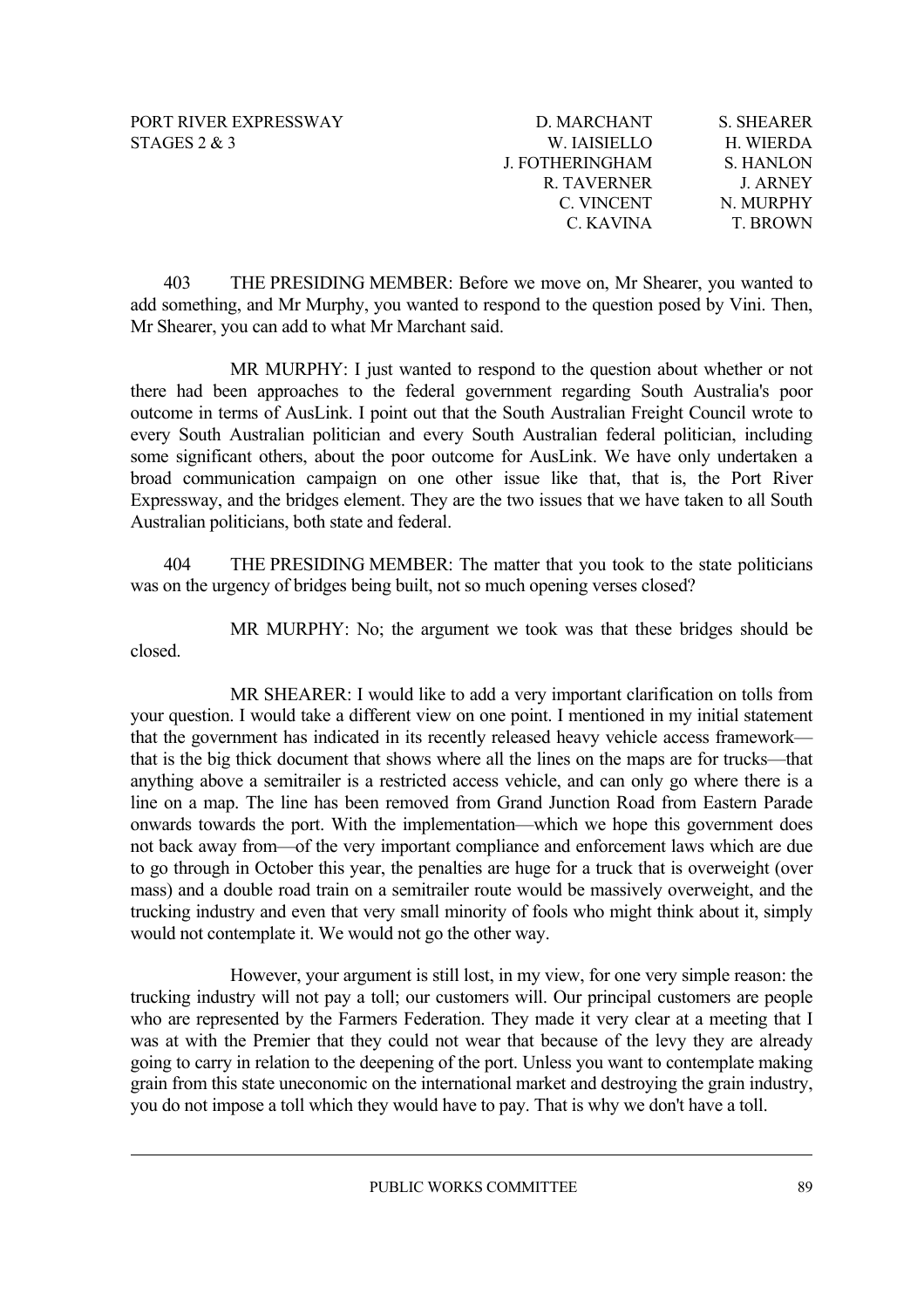| D. MARCHANT     | <b>S. SHEARER</b> |
|-----------------|-------------------|
| W. IAISIELLO    | H. WIERDA         |
| J. FOTHERINGHAM | S. HANLON         |
| R. TAVERNER     | <b>J. ARNEY</b>   |
| C. VINCENT      | N. MURPHY         |
| C. KAVINA       | <b>T. BROWN</b>   |

The toll issue has absolutely nothing to do with the difference between an opening and closing bridge. Opening and closing bridges are all about whether or not the additional cost is warranted for the benefits that you get. We do not have a problem with it provided infrastructure projects in this state are not disadvantaged elsewhere, and that is clearly happening.

MR WIERDA: Can I make an observation about tolling? To begin with, the council would not be in favour of toll bridges. However, in relation to some of the arguments being put as to whether or not it is feasible, you have to go back to the reasons for the bridges, one of which is that the Birkenhead Bridge is getting to an age where before very much longer it will not be able to take the heavy loads. In relation to heavy traffic coming off the Port Expressway, if you do not go over the bridge and pay the toll—if there is a toll—the only feasible alternative is the Birkenhead Bridge and, within not too great a distant future, there will be a load limit on it, which would prevent you from using it. So, I think tolling is feasible, but we do not support it.

405 MR BRINDAL: Thank you for your evidence saying that this is not an issue about tolling or non-tolling: it is an issue about cost differential. On behalf of Ivan and me, I want you and your organisations to all understand that we supported opening bridges in the beginning, when we were in government, because there appeared to be little cost differential. If we were in government today, we would not be supporting opening bridges—end of story. Can I ask anyone around the table when was the last time we had significant Tall Ships come to this state, and I am not talking about the two that are here and are shifting north, but a significant visit of Tall Ships? I am only 57, but I can only ever remember one time in the 57 years I have been alive when there was a significant presence of Tall Ships in the inner harbour of Port Adelaide. So, you would all accept the fact that, if there has been only one significant visitation of Tall Ships in the last 50 years, there may be only one in the next 50 years, and it is going to cost us \$70 million for them to come into the port. Is anyone going to counter that?

406 MR VENNING: I direct my question to the ARTC, which controls the tracks in South Australia. My major concern is that, if something goes wrong with this bridge—such as it gets jammed or it is taken out, or someone knocks over a pylon—currently the old railway goes round through the port. Is that railway currently under your control?

MR MARCHANT: Part of the connection around is, but we are separating that out and taking it out.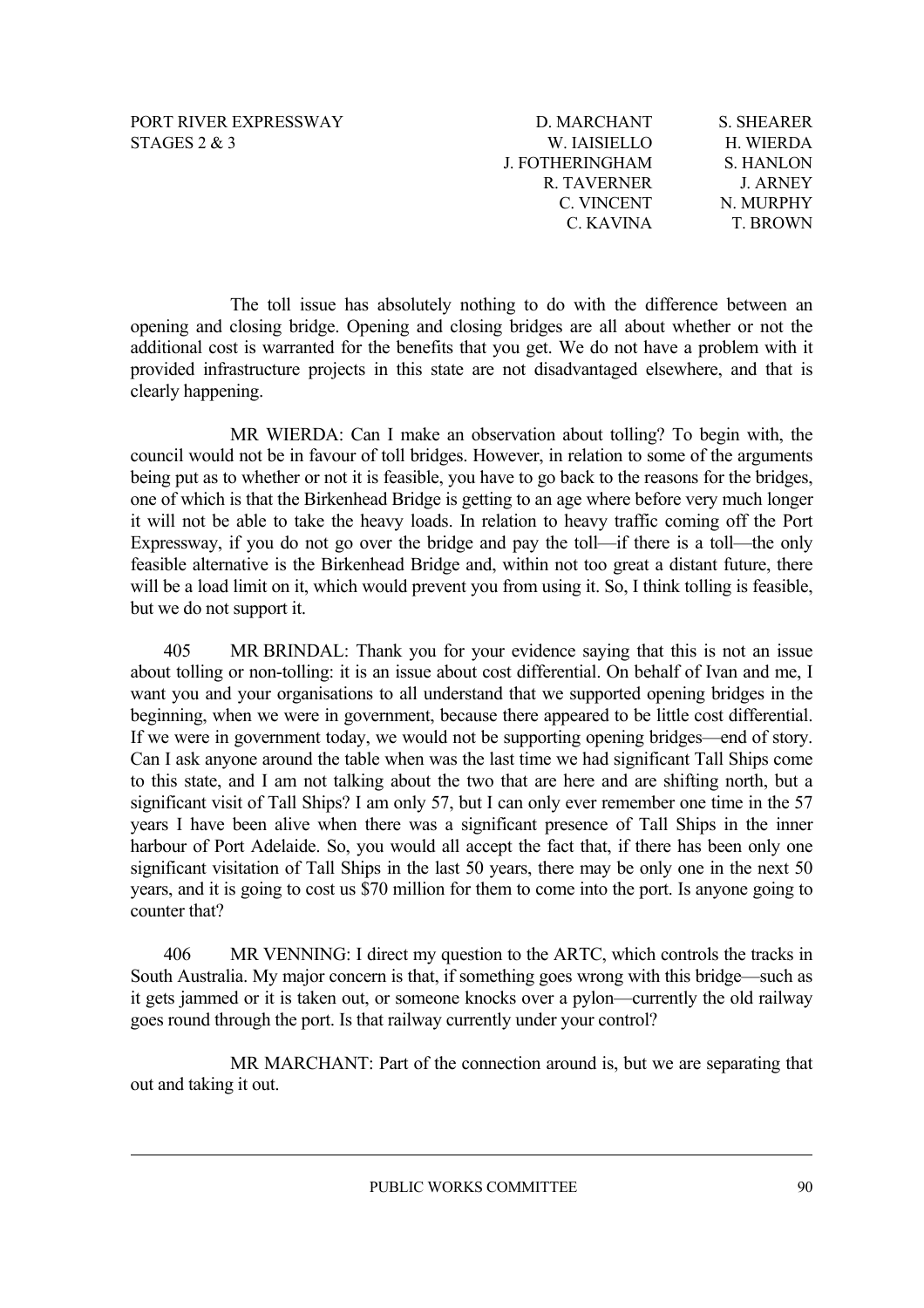| D. MARCHANT            | <b>S. SHEARER</b> |
|------------------------|-------------------|
| W. IAISIELLO           | H. WIERDA         |
| <b>J. FOTHERINGHAM</b> | S. HANLON         |
| R. TAVERNER            | <b>J. ARNEY</b>   |
| C. VINCENT             | N. MURPHY         |
| C. KAVINA              | <b>T. BROWN</b>   |

407 MR VENNING: Is it an option to leave that there in case of an emergency, because it is going to be pulled up?

MR MARCHANT: There is always an option to leave it there if someone is prepared to pay for it, which will only add to the costs again.

408 MR VENNING: It is already there, though.

MR MARCHANT: It has to be maintained and kept secure, and we are actually handing that land over as part of the land development.

409 MR VENNING: That is right; it is going in to that development. They want only that rail behind them.

410 MR BRINDAL: They are going to sell it and make a profit out of it, aren't they?

411 MR VENNING: If the rail bridge goes out, there is no alternative but to get the trucks out and put it all on trucks. Your submission is a very good one, with a lot of information in it. You said that, because the bridge is going to be open for half an hour twice a day, four to five trains will be affected. So, obviously we are going to have some trains waiting, aren't we, because, as the bridge opens, one or even two trains will probably be waiting? Where are they going to wait?

MR MARCHANT: Part of this exercise is that we are building a double track of five kilometres to enable trains either side to move in and out. Another part is that we are putting in \$2 million to build an additional loop in the Wingfield area to have as a holding framework to move trains in and out. The four or five paths becomes an issue if everything is working at maximum capacity and you have a grain surge going through and you have to move the boats through quickly. We are building capacity to hold trains, but what that does, though, is restrict the number of trains we can hold. We are not going to hold up the whole main line between Melbourne and Perth for a few grain trains going to the Port; that is just not going to happen. However, we are building additional loops.

412 MR VENNING: Is it fair to say that, if you are stopping a train and it is waiting there, one empty and one full, there would be an increased noise by them stopping and starting again? Is it close to a residential area?

MR MARCHANT: Basically, the holding areas are close to the industrial areas—Penrose and the rest. We have deliberately put them in areas to make sure that there is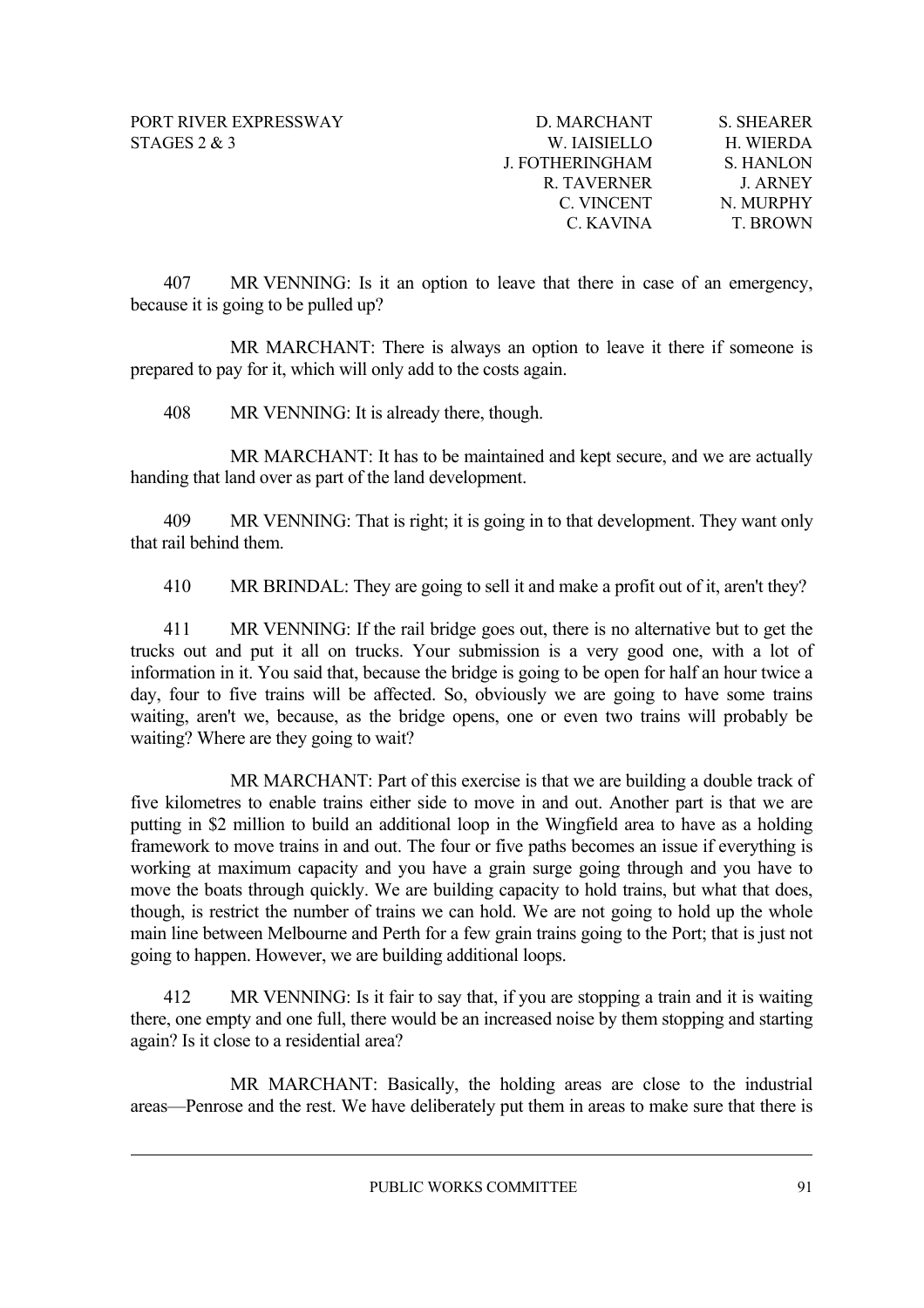| D. MARCHANT     | <b>S. SHEARER</b> |
|-----------------|-------------------|
| W. IAISIELLO    | H. WIERDA         |
| J. FOTHERINGHAM | S. HANLON         |
| R. TAVERNER     | <b>J. ARNEY</b>   |
| C. VINCENT      | N. MURPHY         |
| C. KAVINA       | <b>T. BROWN</b>   |

not a large inconvenience to the population. The objective of increasing the speed is to reduce noise. So, honestly, it is not our objective to try to hold trains there. Even during the closing periods we are going to try to manage it to make sure that it does not work that way, but doing that will restrict the number of trains because (for obvious reasons) we do not want a whole lot sitting around—it just makes it worse. So, the answer is that there is going to be reduced capacity because we are not going to put as many trains through on the chance, but we did have some parking areas put in.

413 MR VENNING: But as a rail operator you must be very concerned that if anything happens to this bridge—whether it be at sea, like if something hits a pylon, or the thing malfunctions or jams open—that would just be tragic, because there is no alternative, is there?

MR MARCHANT: It would certainly have a cost impact while it was corrected, and it certainly would have a capacity impact.

414 MR KOUTSANTONIS: What about bridges that do not open over water: aren't there similar risks?

MR MARCHANT: Any bridge is a risk, I totally agree with that. The issue is that the opening capacity adds additional risk to it because it could get jammed, but any bridge is a risk, any framework—the opening thing just adds to the risk.

415 MS CICCARELLO: You indicated that with the opening bridges there would be a reduction of four trains per day. How many trains would you anticipate going across in any one day?

MR MARCHANT: Quite frankly, it depends on my colleagues here from the grain area because the grain framework works on surges. Effectively, you can get 10 or 15 trains a day—and that is one way, so 30 train movements—but the hours become quite critical because of the turnaround framework required for the blending of the grain framework, etc. So, depending on what the time is, it can be an issue, but you plan around that.

416 MS CICCARELLO: And this would also be seasonal?

MR MARCHANT: It depends on the long-term view of the port. Part of the port is arguing that this is not just about grain; the reality is that other products—such as wine and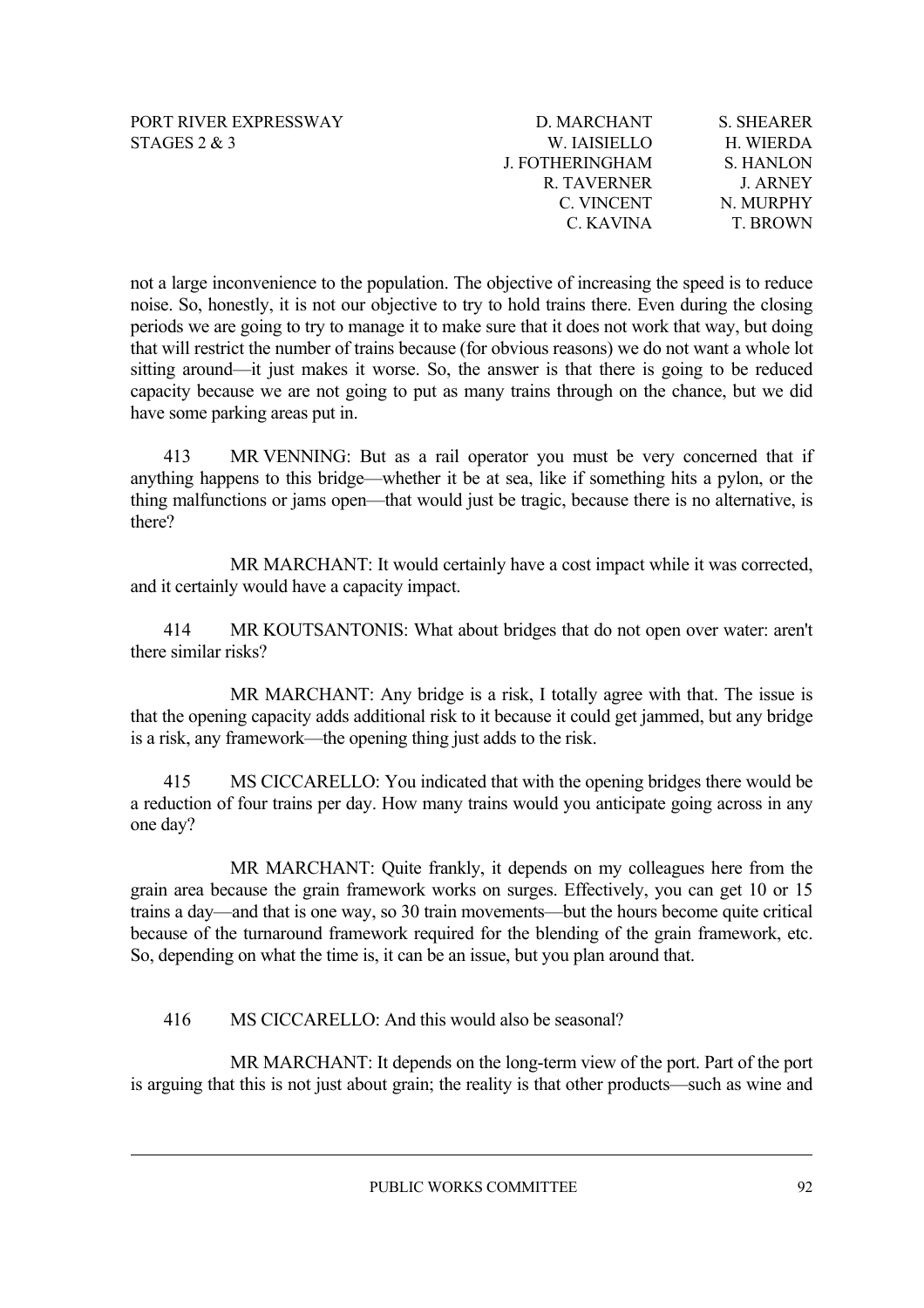| D. MARCHANT            | <b>S. SHEARER</b> |
|------------------------|-------------------|
| W. IAISIELLO           | H. WIERDA         |
| <b>J. FOTHERINGHAM</b> | <b>S. HANLON</b>  |
| R. TAVERNER            | <b>J. ARNEY</b>   |
| C. VINCENT             | N. MURPHY         |
| C. KAVINA              | <b>T. BROWN</b>   |

other things—will start to move to the port by rail and they are more non-seasonal, they are actually just an ongoing framework.

417 MS CICCARELLO: The critical ones would be the grains, which at certain times of the year would possibly have a greater impact.

MR MARCHANT: Much more critical, because their shipping arrangements are much tighter and they do need a different turnaround ratio.

418 MR VENNING: A question very relevant to this: if we have Panamax ship sitting at the berth, how much capacity is actually at the berth to fill a Panamax ship and how much has to come in down the rail? And how critical is it?

MR TAVERNER: The capacity at the terminal will be 65 000 tonnes, which is pproximately the same amount that will be loaded onto a large Panamax vessel. Obviously, a we have to accumulate the grain—and as a ship is loaded it empties the storage.

419 MR BRINDAL: Sorry, how many trains to supply the 65 000 tonne?

MR TAVERNER: Roughly 2 500 to 3 000 tonnes a train—

420 MR BRINDAL: So, it is 22-odd trains, approximately?

MR TAVERNER: Yes.

421 THE PRESIDING MEMBER: If it is coming in, in its entirety, in trains.

MR TAVERNER: Yes. There aren't the available resources to run 22 trains consecutively, so what happens is that the grain is accumulated over a period of time.

422 MR BRINDAL: So how many days, in the grain season—

MR TAVERNER: If I can just explain. There will also be many road movements in as well—it will not be 100 per cent reliant on rail, it will probably be an 80:20-type split. Basically, we are working on 5 or 6 days to accumulate for a cargo. Although there are some peaks and troughs, the shipping is spread throughout the year because the customers at the other end basically want their grain spread throughout the year to make their flour, or whatever they use the product for. There is probably more variation from one year to another as you have a big harvest versus a small harvest. We are working on an average of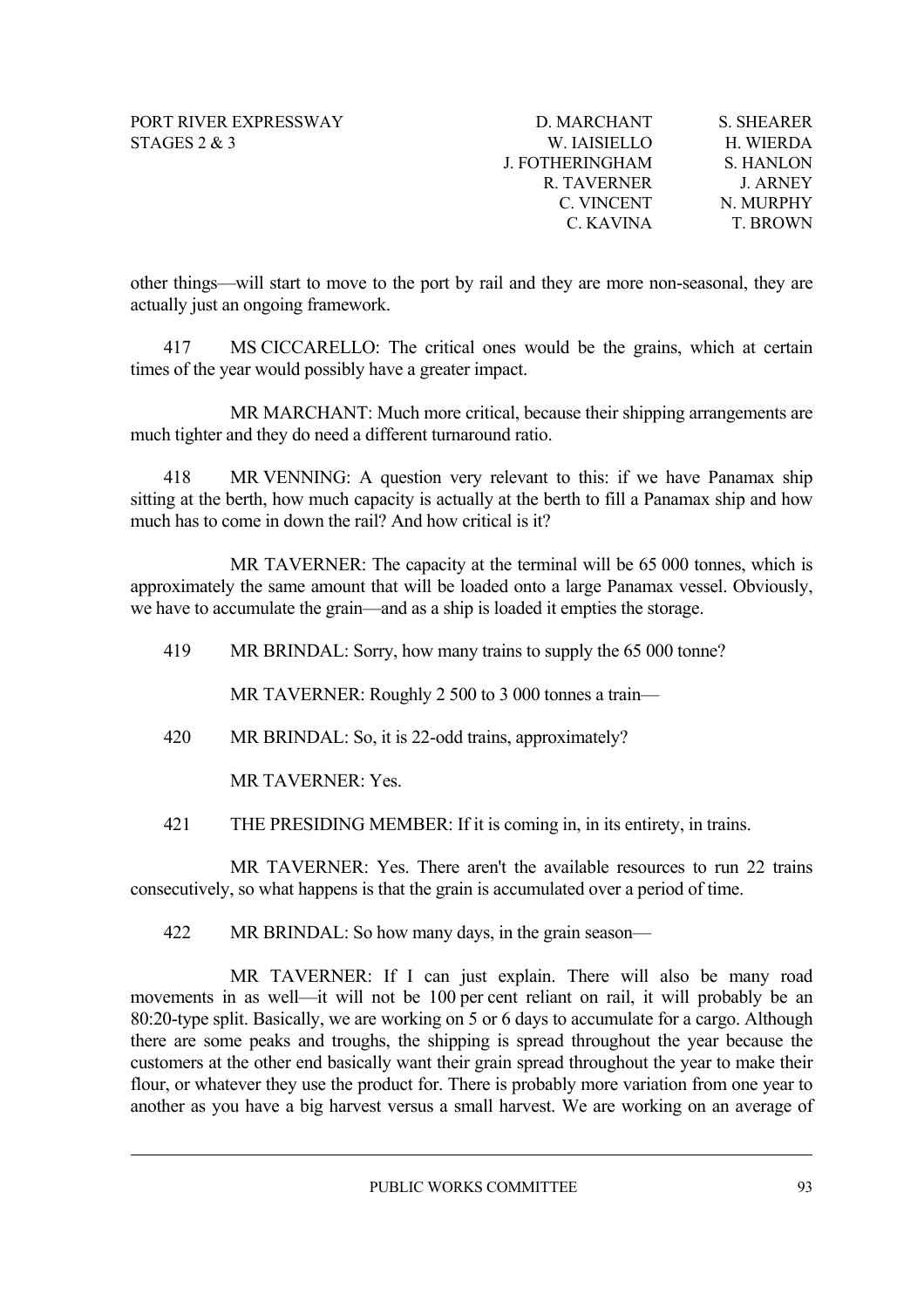| D. MARCHANT            | <b>S. SHEARER</b> |
|------------------------|-------------------|
| W. IAISIELLO           | H. WIERDA         |
| <b>J. FOTHERINGHAM</b> | S. HANLON         |
| R. TAVERNER            | <b>J. ARNEY</b>   |
| C. VINCENT             | N. MURPHY         |
| C. KAVINA              | <b>T. BROWN</b>   |

not have any. Obviously, there will be other rail traffic as well on the lines, and we hope the facility that we are developing down there may be able to attract some other mineral-type three to four trains a day, and it would probably peak at seven or eight—some days you might products as well in the longer term—

423 THE PRESIDING MEMBER: What will be the capacity of the storage facility there?

# MR TAVERNER: 65 000.

424 MR VENNING: You mentioned demurrage costs. If a ship is sitting there and we are delayed with loading there could be this cost called demurrage. What sort of money are we looking at, and who pays?

owner of the grain. It depends on the arrangements as to where the point of sale takes place as to whether it is the owner of the grain who is chartering the vessel or whether it is the buyer of MR TAVERNER: Currently, with the Panamax vessels, these larger vessels, the daily cost is about \$US25 000 to \$US30 000 a day. That cost is either to the buyer or the the grain who is chartering the vessel. One way or another, it comes off the price.

Notwithstanding that, there will still be a delay. Is it expected that, when the Panamax ships come in, on most occasions (regularly or irregularly) the storage facility will hold the capacity 425 THE PRESIDING MEMBER: If the opening and closing of the bridge is going to delay trains, to a certain extent, that will be a management issue for the industry, given that there will be hours of opening of those bridges and you will work around that. that is required by those ships?

MR TAVERNER: It depends on the period of time between the vessels.

coming in: how much have we got, whether or not we have planned for that ship coming in and made sure that we have enough produce to fill that ship in the most timely fashion so that 426 THE PRESIDING MEMBER: Is that a management issue, too, about ships it can go about its business?

accumulating at the same time as you are loading the vessel. On a number of occasions, you MR TAVERNER: It is very much a logistics management task, absolutely. If you have a week between vessels, you can accumulate the cargo and it could all be there. If you have two days between vessels, it could take two days to load, so you could be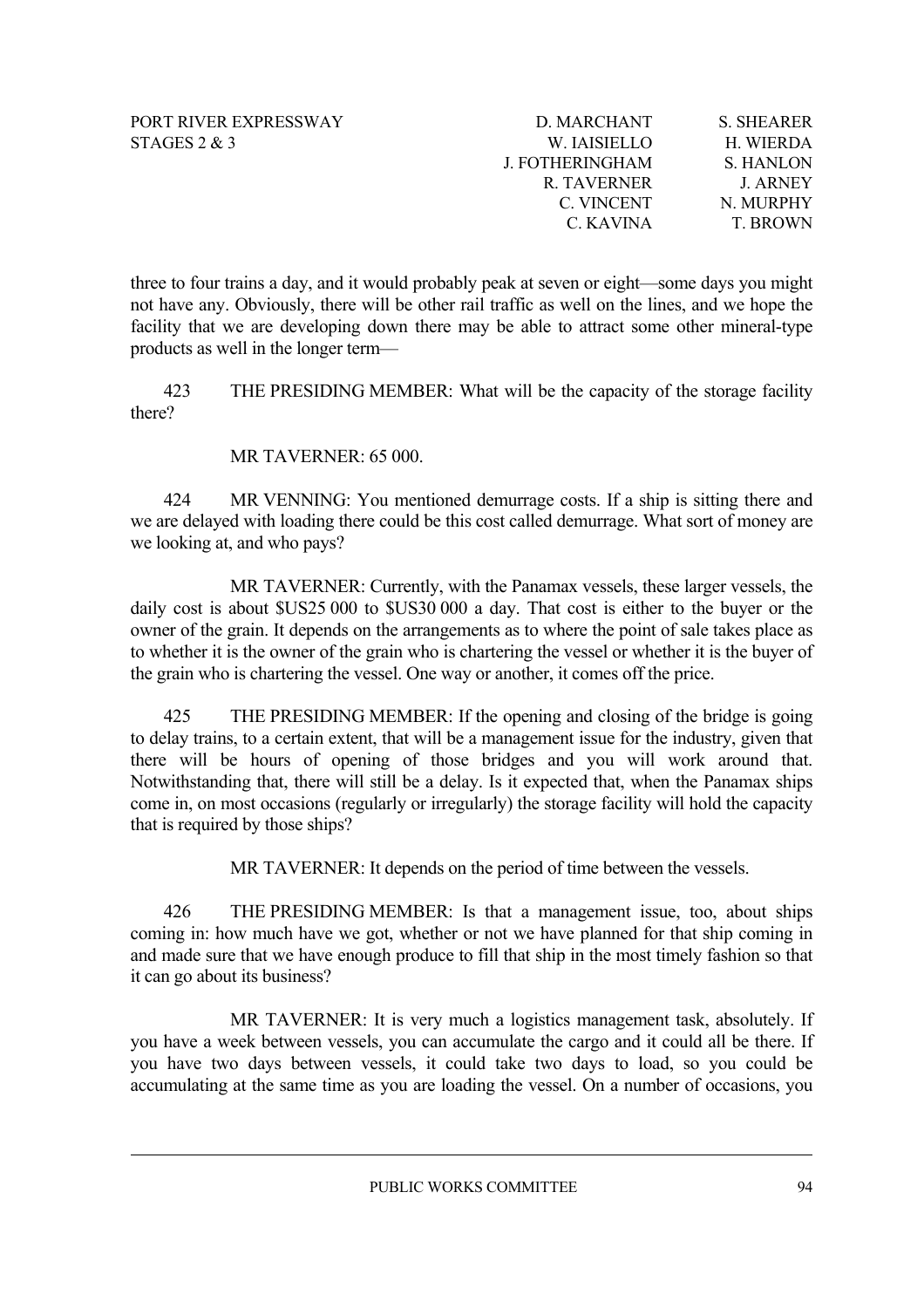| D. MARCHANT            | S. SHEARER       |
|------------------------|------------------|
| W. IAISIELLO           | H. WIERDA        |
| <b>J. FOTHERINGHAM</b> | <b>S. HANLON</b> |
| R. TAVERNER            | <b>J. ARNEY</b>  |
| C. VINCENT             | N. MURPHY        |
| C. KAVINA              | <b>T. BROWN</b>  |

might have some of the cargo, and you might be accumulating it during the course of loading. That is the sort of occurrence that takes place now when we are loading vessels.

427 MR VENNING: We hope this port will be very competitive, because our industry has been put out with costs over the years with two-port loading and all sorts of things.

428 THE PRESIDING MEMBER: Our industry?

429 MR VENNING: Our industry. Are you concerned about costs like demurrage and a would-be toll? I think a toll is down the track, because I can't see any reason why Port Adelaide should keep trucks out by putting a weight limit on the bridge or even on the roads. So we could go back to a toll, I do not think is out of the question in the future—

430 THE PRESIDING MEMBER: Is that Liberal policy?

431 MR BRINDAL: No, it's not.

432 MR VENNING: No. Are you concerned, because ABB Grain, as with AusBulk and the farmers (I am one of them—I declare that again, Mr Chair) are very competitive with the Port of Melbourne and the Port of Portland, both of which are trying to get this business. Are you concerned that, with all these factors in there, our investment might be risky?

MR TAVERNER: I think you can never completely eliminate all the risk. We are not experts on building bridges so I cannot really comment on the risk associated with jamming.

433 THE PRESIDING MEMBER: But one of the risks you mentioned earlier, which has maybe been reinforced by everyone, is that a risk is involved with any further delays.

MR TAVERNER: We highlighted that we are concerned that there is a risk of the bridges jamming open. We believe that this whole issue about getting a better port for the on over a long period of time, and we believe it is important that we make progress. Port Adelaide catchment, which is really the eastern half of the state for grain, has been going

434 THE PRESIDING MEMBER: Mr Wierda, you wanted to clarify something before we proceed?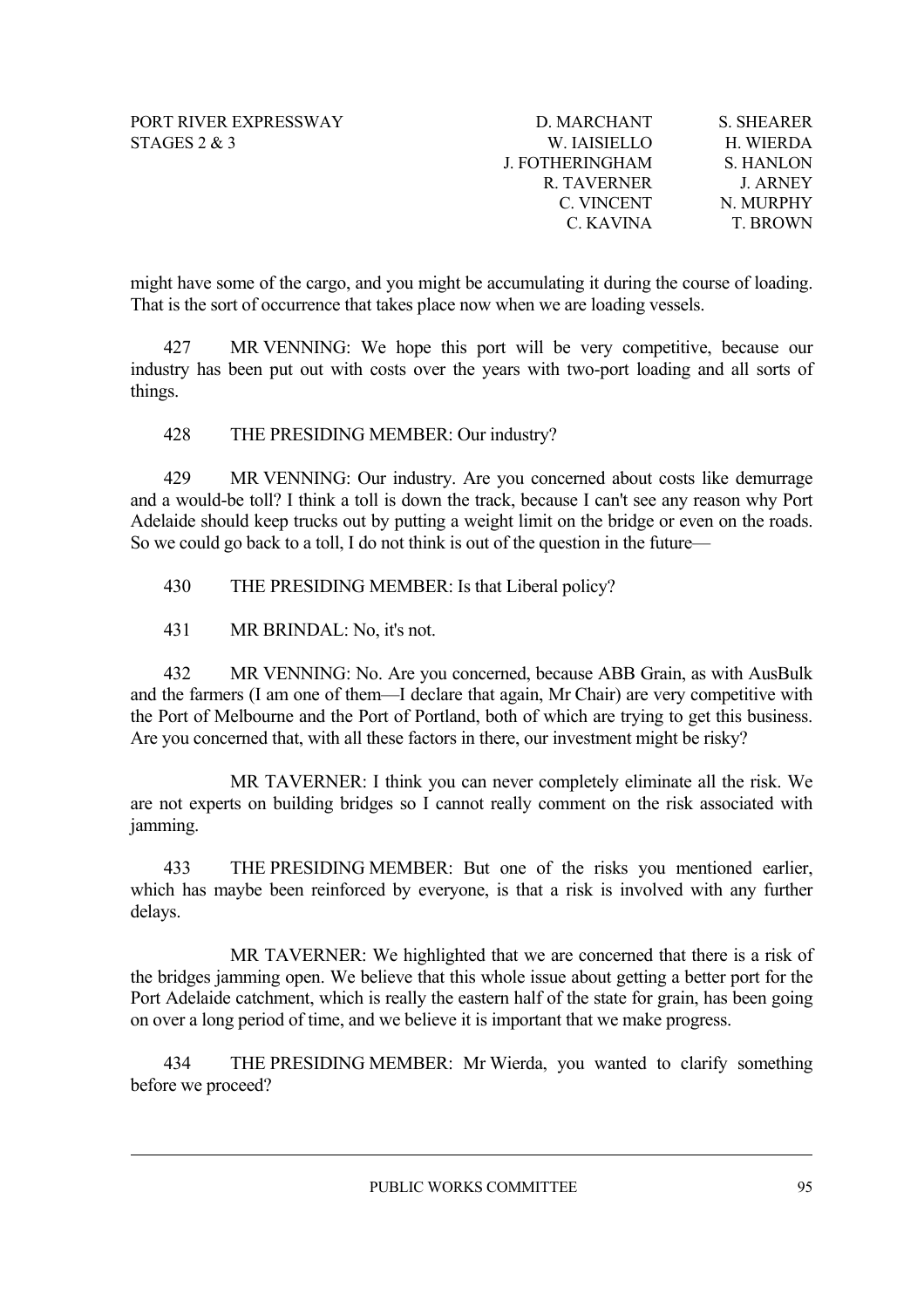| D. MARCHANT     | <b>S. SHEARER</b> |
|-----------------|-------------------|
| W. IAISIELLO    | H. WIERDA         |
| J. FOTHERINGHAM | S. HANLON         |
| R. TAVERNER     | <b>J. ARNEY</b>   |
| C. VINCENT      | N. MURPHY         |
| C. KAVINA       | <b>T. BROWN</b>   |

not want to put on a load limit. The council cannot put on a load limit because it is not our road and it is not our bridge; it belongs to Transport SA. In fact, the council has already asked the government to put on a load limit, and the advice was that it was not likely to happen until MR WIERDA: Yes. Mr Venning made the point that the council may or may after the new bridges were in.

435 THE PRESIDING MEMBER: For the record, that is the Birkenhead Bridge. I will ask Ms Vincent to make a statement, and then it will be back to you, gentlemen.

Plan, he wants to see exports grow by a significant percentage by 2013. The agricultural industry supports that totally, and the Farmers Federation supports that totally. The argument MS VINCENT: The South Australian Farmers Federation is totally opposed to any tolls. A toll would impede the sustainability and growth of our industry, which means that export markets would be severely limited because of the cost to industry. We are highly opposed to tolls. The Premier, in many forums, has said that, as part of the State Strategic about opening and closing bridges (if it continues for any length of time) has the potential to impact on the speed of the growth and potential of growing our export markets.

disturb me about the process that we are going through today is that all of us are being caught in between a political process, and I think that is highly destructive to each of the sectors that Also, it puts us in serious competition with the other states that are wanting to upgrade and build the infrastructure of their own ports. Speed is essential in the agricultural industry for its growth, and especially for its export market growth. One thing that does are represented today. I do not think that it is reasonable for us to be put in a position where we do the work of the government or the opposition.

different ways. I think that, if he were here, the Farmers Federation President would support me in that we have heard enough from everyone. We are being caught in a political process. Could we get to the point where the decisions are made at the appropriate level and the rest of us get to go. Everyone representing the agricultural sectors today have said that if the bridges open at the wrong time of the day or there are difficulties with mechanisms, obviously, that will impact on our industry. You have heard the arguments and discussions from the other people around the table. People are saying the same things; they are just saying them in

436 THE PRESIDING MEMBER: Ms Vincent, very well said.

437 MR BRINDAL: I want to say something to that. In deference to you, Ms Vincent, that is an unfair assertion to this committee. This committee is working and meeting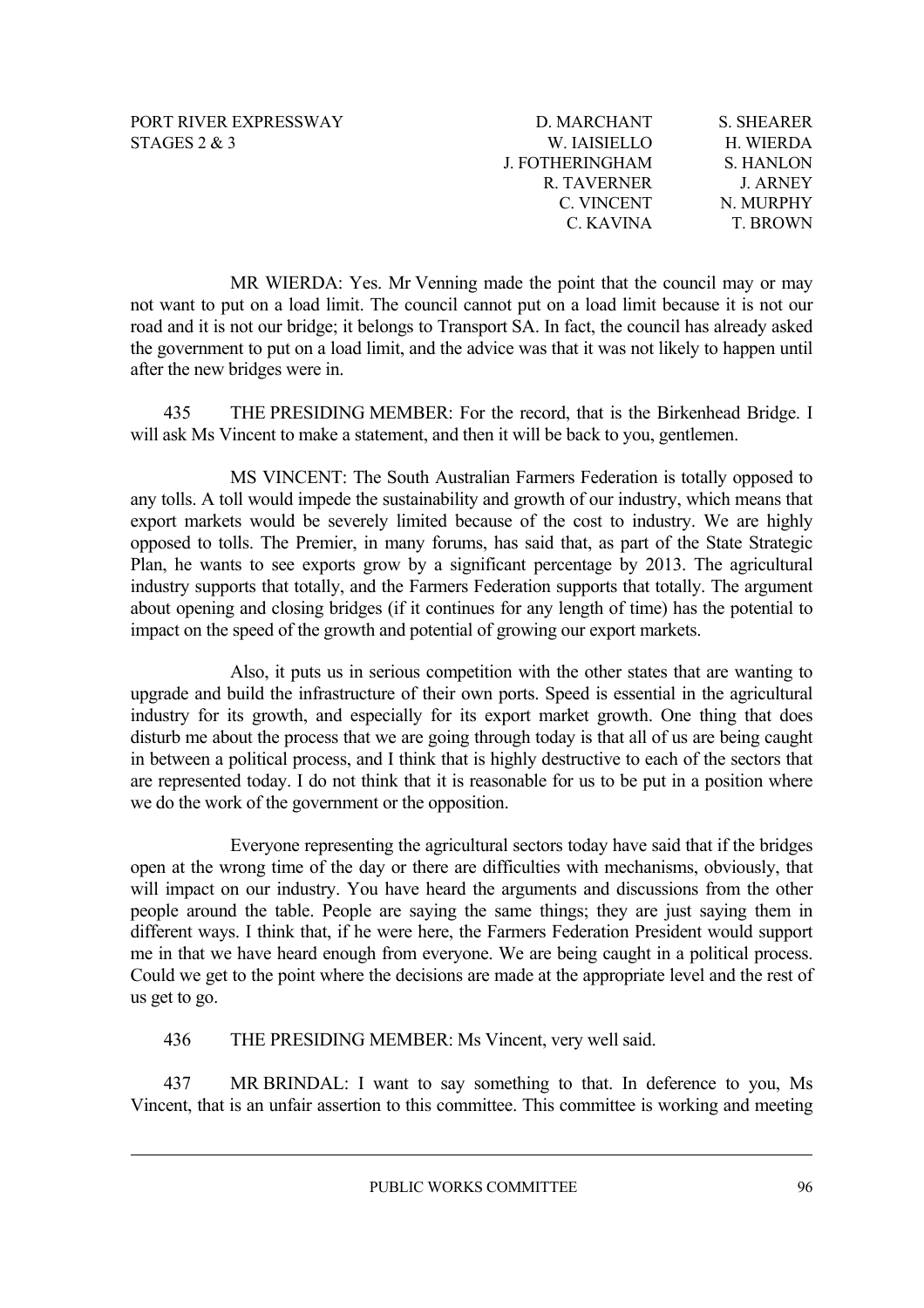| PORT RIVER EXPRESSWAY |
|-----------------------|
| STAGES $2 \& 3$       |

| D. MARCHANT            | <b>S. SHEARER</b> |
|------------------------|-------------------|
| W. IAISIELLO           | H. WIERDA         |
| <b>J. FOTHERINGHAM</b> | S. HANLON         |
| R. TAVERNER            | <b>J. ARNEY</b>   |
| C. VINCENT             | N. MURPHY         |
| C. KAVINA              | <b>T. BROWN</b>   |

anything—we stand on our track record when it comes to your members—to try to impede ny part of industry in South Australia. You are suggesting that, because we are talking about a for the purpose of deciding the best expenditure of public money. It comes down to an additional \$70 million. Mr Venning, the opposition party in this state and I will not do the additional expenditure of \$70 million, it is part of a party political process. It is part of a party political process where everyone of you as witnesses are involved.

decisions. I am not really having a go at you: I am having a go at your statement, because I think that this is what the parliament is about, which is questioning the expenditure of money. Ten, eight or whatever number out of 12 have said today, 'No, we do not think that the expenditure is warranted.' If that is political, well, I am very sorry. We will try to get on with it as quickly as we can, but, in the interests of the people of South Australia, it is justified that this committee ask the questions and take the time necessary to make those I really object to any suggestion that this is just party political and that the opposition is cheap point scoring on \$70 million. It was not our decision.

made your point, which I think was very well made. Mark you have made your point. Ms Vincent, are you satisfied to move on from this, or do you want to respond to what Mark has 438 THE PRESIDING MEMBER: Just hold on for a minute. Ms Vincent, you have said? Can we move on to ask questions that Mark wants to ask with respect to the nature of the project?

the same basket and said that we were being put in the position of making everyone's decision for them. The Farmers Federation appreciates the opportunity to present evidence today, and we have been interested in hearing the evidence that has been presented, but I am saying that, it seems to me, we are going over the same ground, and I just say let us get on with it. MS VINCENT: I would like to make one statement. Mark, you have misunderstood me. I did not attack the opposition. I put the government and the opposition in

439 THE PRESIDING MEMBER: That was a very healthy exchange.

it not true to say that, you said there is a risk factor associated with bridges? Is it not also true to say that, if a bridge is an opening bridge for rail, the risk factor increases? I am not asking 440 MR BRINDAL: I am interested in the concept. As far as I have known rail over my lifetime, it still has some technical requirements in that it is 2005 but problems associated with derailments and all sorts of things are probably as serious as they were 100 years ago. Is you to say by how much, but that an opening bridge has a greater risk factor for rail than a closing bridge technically.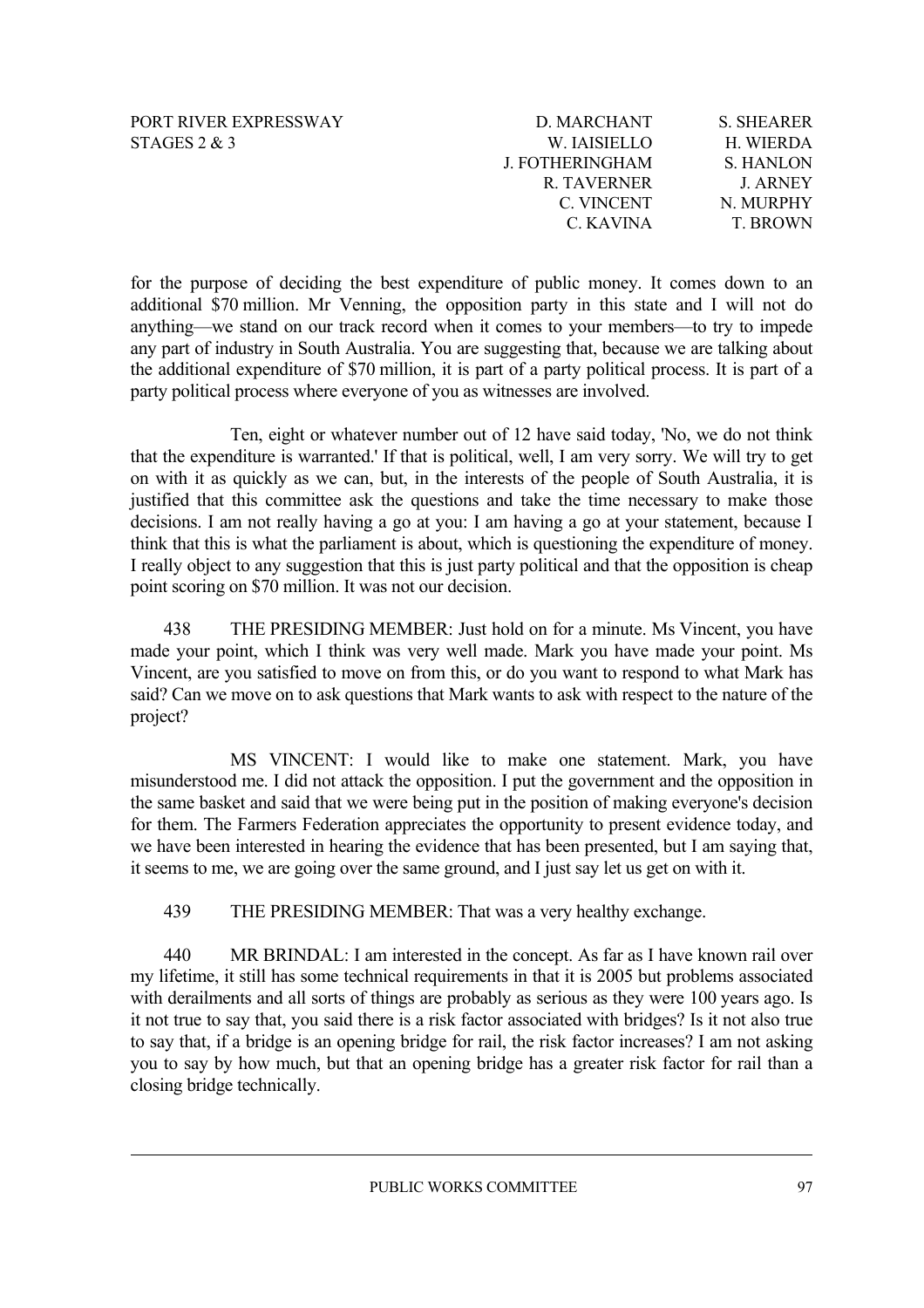| D. MARCHANT     | <b>S. SHEARER</b> |
|-----------------|-------------------|
| W. IAISIELLO    | H. WIERDA         |
| J. FOTHERINGHAM | S. HANLON         |
| R. TAVERNER     | <b>J. ARNEY</b>   |
| C. VINCENT      | N. MURPHY         |
| C. KAVINA       | <b>T. BROWN</b>   |

went wrong with its opening and closing function and you would lose capacity. I am not suggesting that is a safety risk as distinct from an economic risk of loss of capacity. The other MR MARCHANT: The risk factor that arises is only the risk factor if something question you asked about is an issue—

41 MR BRINDAL: So there is an additional risk?

MR MARCHANT: It is an additional risk of loss of capacity, but I would not put that on the same level as a derailment risk or a framework. It is a capacity risk. It is an economic risk, not a safety risk if that makes sense.

aware of the amount of time it would take to lower the bridge manually if, for some unknown reason, the bridge remained open? We understand the potential impact that would have on the 442 THE PRESIDING MEMBER: Is the Australian Rail and Traffic Corporation industry. Are you aware of the time it takes for the bridge to be lowered manually?

take about a couple of hours, but it depends on why it is stuck open. It does come down to why it is stuck open. You can manually bring it down which certainly limits one group of risk. MR MARCHANT: It actually depends on why it is stuck open. Manually it can It does not limit all risk but it limits one risk absolutely.

bridges if there is a risk. The rail corporation has said that, if there is a delay, there is a risk. Basically every witness has sung the same story, and the additional \$70 million has been put 443 MR BRINDAL: Mr Chairman, I just want to check this with all the witnesses. What we have heard this morning from the Ports Corporation is that, having two bridges under which traffic passes is an increased risk, and the Ports Corporation does not want opening up, quite clearly.

witnesses who say that there should not be opening bridges. I agree with Ms Vincent. I think we should stop this charade and that this committee should clearly recommend that we have Against that background, we have two witnesses for the developer and the Corporation of the City of Port Adelaide Enfield, who say that there may be some future gain, which came down to tall ships. When you were out of the room, we ascertained that tall ships come, on average, twice a century. We are being asked to spend \$70 million for events which we cannot foresee or which we might confidently predict happen twice a century, against eight closing bridges and start building the project.

deliberative time of the committee. You are very good at giving an overview of the role and 444 THE PRESIDING MEMBER: We will deal with your statement during the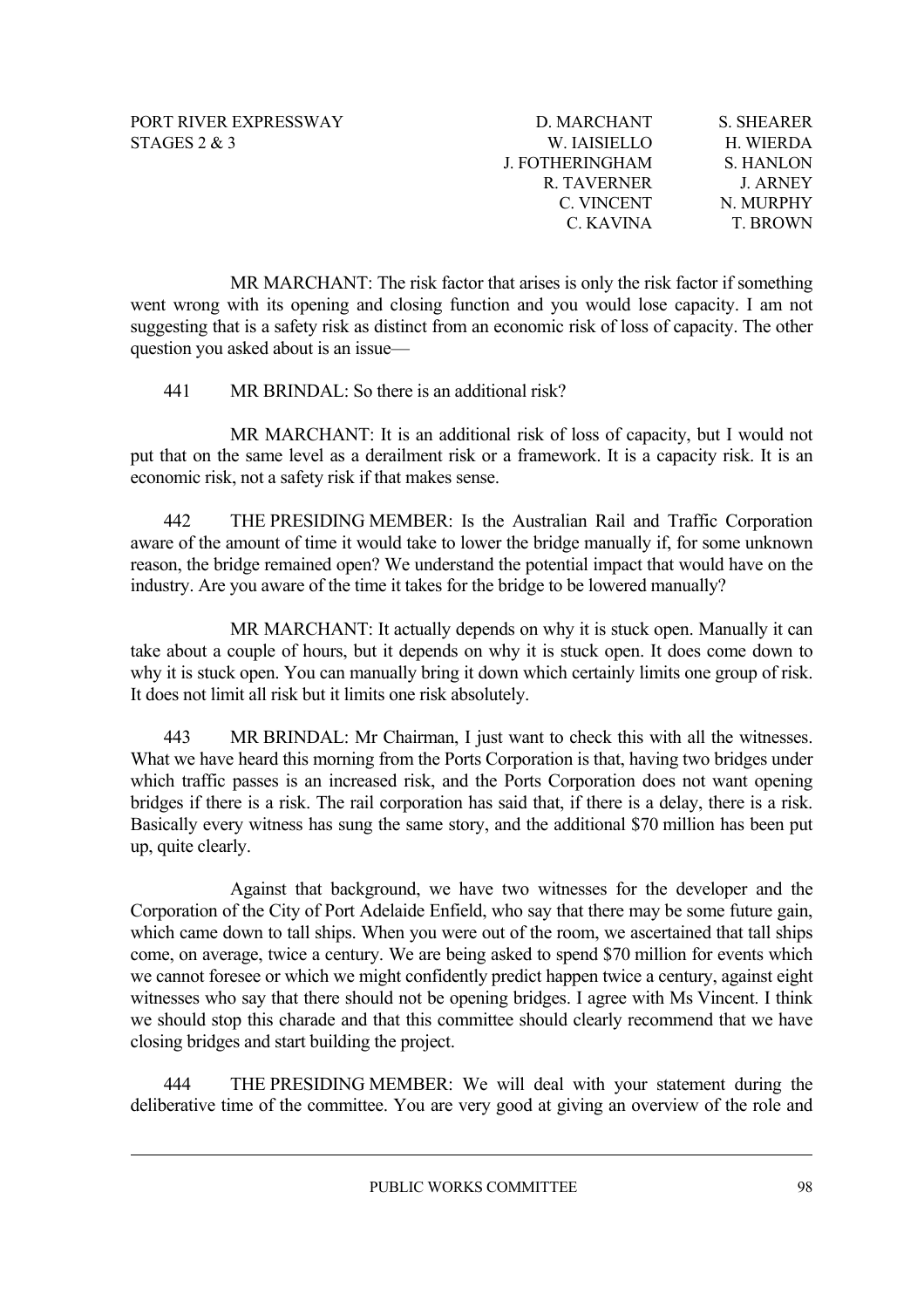| <b>S. SHEARER</b> |
|-------------------|
| H. WIERDA         |
| S. HANLON         |
| <b>J. ARNEY</b>   |
| N. MURPHY         |
| <b>T. BROWN</b>   |
|                   |

function of this committee. You know better than anyone else that deliberative aspects of this meeting are not held in front of witnesses.

I just said. I want to check that what I have said is a summary of the evidence that these witnesses have given. I am giving every one of them the chance to say that I am wrong. It is a 445 MR BRINDAL: Mr Chairman, I asked whether anyone was going to refute what question.

446 MR KOUTSANTONIS: Does anyone think that the committee should recommend to the parliament that we should have closed bridges and delay it for six months?

anything went wrong, the only access we have to the port is over that bridge. Is there a concern about that bridge? What is its current weight limit and is there a program about 447 MR VENNING: That is a loaded question. Mr Wierda raised a very interesting point when he was talking about the existing Birkenhead Bridge. It is critical, because if replacing or upgrading that bridge?

will last quite some time. However, with the heavy loads that are now going to the peninsula, that bridge would need significant upgrading or replacement, which is what the government is MR WIERDA: There is no weight limit on the bridge at the moment, as far as I am aware. The bridge is quite aged. As I said, one of the considerations was a need to replace the Birkenhead bridge or, alternatively, have the bridge with a different usage whereby the heavy loads would not go over it on an ongoing basis. Certainly, the new bridges road and rail, once they are in place, would obviate the need to replace or upgrade the Birkenhead bridge because you could lower the weight of traffic going over it. If it is lightweight traffic over it, it doing.

448 MR VENNING: What is its life? Has anyone given a forecast on its useful life?

MR WIERDA: I could not say.

449 THE PRESIDING MEMBER: Its useful life would be dependent upon the—

MR WIERDA: On the usage.

450 THE PRESIDING MEMBER: —and the work that needs to be done to make it useful for back-up purposes.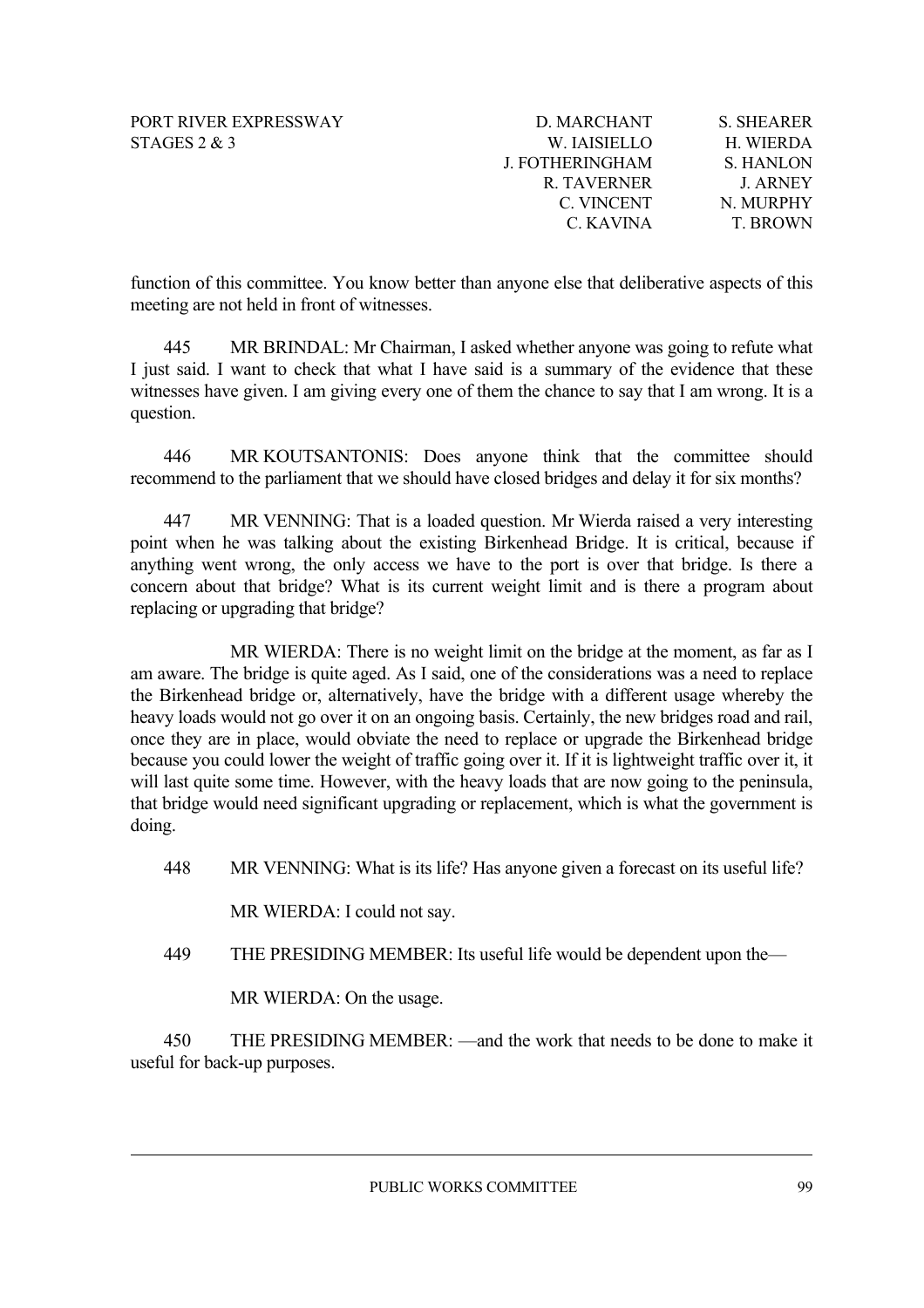| D. MARCHANT        | <b>S. SHEARER</b> |
|--------------------|-------------------|
| W. IAISIELLO       | H. WIERDA         |
| J. FOTHERINGHAM    | S. HANLON         |
| <b>R. TAVERNER</b> | <b>J. ARNEY</b>   |
| C. VINCENT         | N. MURPHY         |
| C. KAVINA          | <b>T. BROWN</b>   |

451 MR VENNING: With respect to the recommendation to this committee, if that is not available, surely we should be getting some data.

MR WIERDA: Transport SA, I am sure, would be able to give you that advice. Certainly, heavy loads over that bridge would shorten its life span. If you can reduce the loads going over it, it will probably last quite some time. But I am sure that Transport SA would be able to give you that advice if you sought it.

MR IAISIELLO: In addition to the Birkenhead Bridge there is another route to Outer Harbor, and that is the heavy vehicle bypass around Bower Road and Causeway Road and back onto Victoria Road. So, there is an alternative to the Birkenhead Bridge.

452 MR VENNING: Is there a load limit on that bridge?

MR IAISIELLO: There is no bridge on that route; it is a causeway.

MR MURPHY: Can I comment on that? This committee has already heard evidence earlier today that the government's new heavy vehicle access strategy removes that route from the heavy vehicle access network. So, that route will not be available to trucks either. There is only one access to the port after the bridges are open.

453 MR VENNING: Even in an emergency?

MR MURPHY: Even in an emergency, unless the government has some policy in its pocket that it has not revealed yet.

454 MR BRINDAL: Mr Murphy, if there was an emergency, the government could re-gazette that as a heavy vehicle route within 24 hours.

MR VENNING: You would have to. 455

MR MURPHY: We would expect so, but it does run on the back of the new development.

456 THE PRESIDING MEMBER: A little bit of hurt will make sure that the economy of South Australia continues to operate effectively in what has been done. We are talking hypotheticals here, and Mark is right.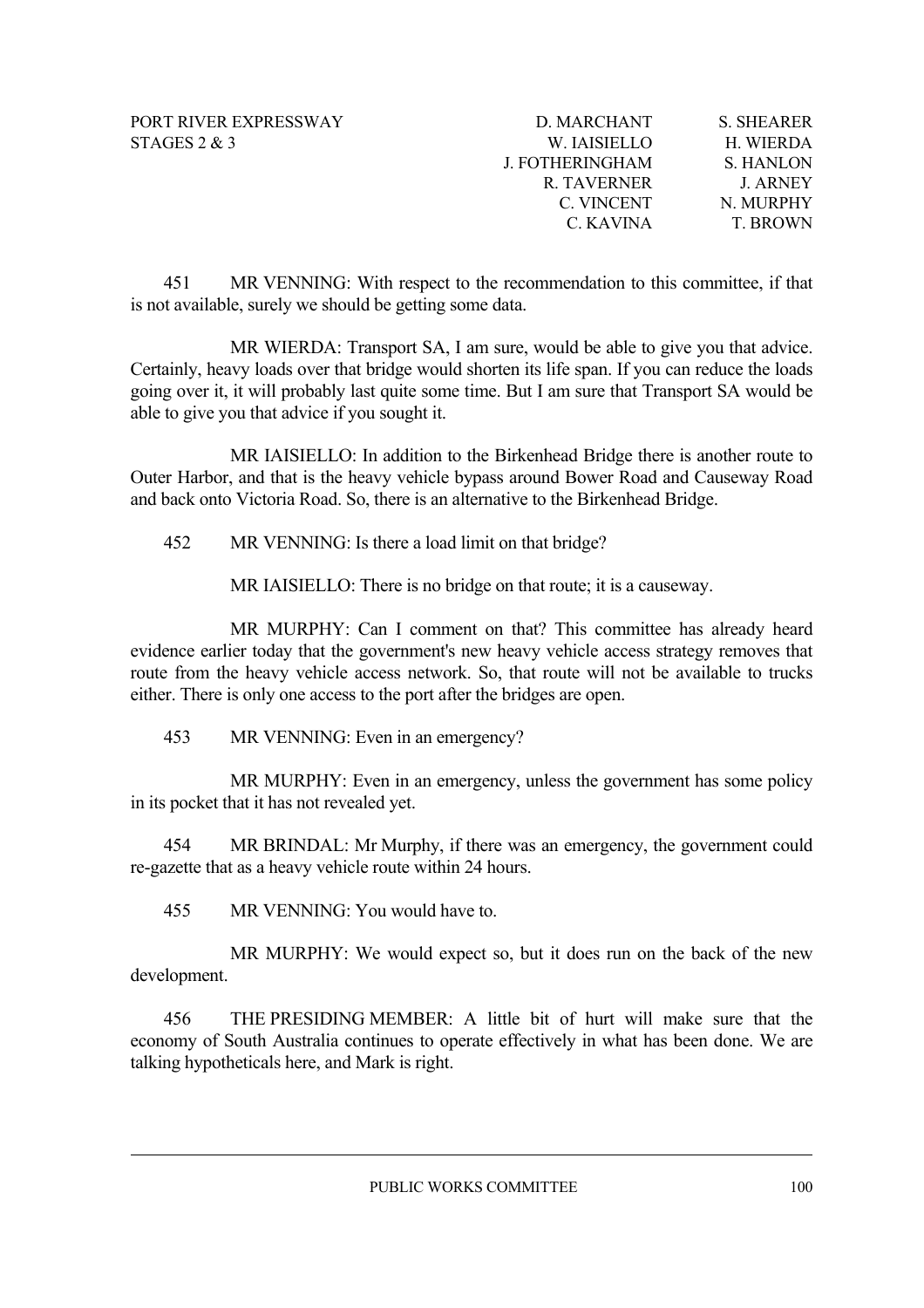| D. MARCHANT     | <b>S. SHEARER</b> |
|-----------------|-------------------|
| W. IAISIELLO    | H. WIERDA         |
| J. FOTHERINGHAM | S. HANLON         |
| R. TAVERNER     | <b>J. ARNEY</b>   |
| C. VINCENT      | N. MURPHY         |
| C. KAVINA       | <b>T. BROWN</b>   |

to make sure that I understood Mr Koutsantonis' previous question about whether anyone here would support the proposition of recommending closed bridges if it meant a six-month delay. I am not quite sure where the notion of a six-month delay comes from. If you have already had MR SHEARER: For my benefit, and perhaps for the committee's, I would like evidence about that from Transport SA, that is terrific.

versions of bridge designs it had under way before the decision was announced. My However, I would simply make the comment that, if you were to take that into account in your thinking, I would encourage you to inquire of Transport SA as to how many understanding is that it already had done a lot of work on a closed bridge option. We certainly do not want to see a delay because of the export impact. But all these things need to be judged.

There may be a delay; there may not be a delay. It may be six months; it may be one month. If you as a committee were to take that into account, I would encourage you to pursue that. I cannot give you the answer on it, but I would hate anyone to make an assumption, because I suspect it would be false.

457 MR VENNING: Mr Arney, do you have anything to add? I am concerned that, if we do not get this right, we will be playing into the hands of the Victorians—not that there is anything wrong with that. Do you have any input in relation to what farmers think about it?

dredging, as is the government and the farming industry. Any delay is actually going to put a disadvantage in the way of the farming community. We are not the only sector that use it. Containers will also be dependent upon that efficient network of transport. In terms of grain, we wish to see matters resolved as quickly as possible, with functionality and efficiency being the main drivers. MR ARNEY: I think it is just vital that the project commenced and that the total project be completed at the earliest time, otherwise we will lose opportunities such as ETSA business, South Australian grown business as opposed to other sectors that may be wishing to provide service to our industry. We have been on this project since about 1994, trying to put it together, so it has taken a long time. I think we've gone down a lot of rabbit burrows. We have investigated things that perhaps were a waste of time, a lot of red herrings have been thrown up, but I think we are at the point now where we have a very good project that is well on its way in terms of planning and commitment to it. Flinders Ports are already incurring costs with

458 THE PRESIDING MEMBER: Mr Taverner, do you want to add to that?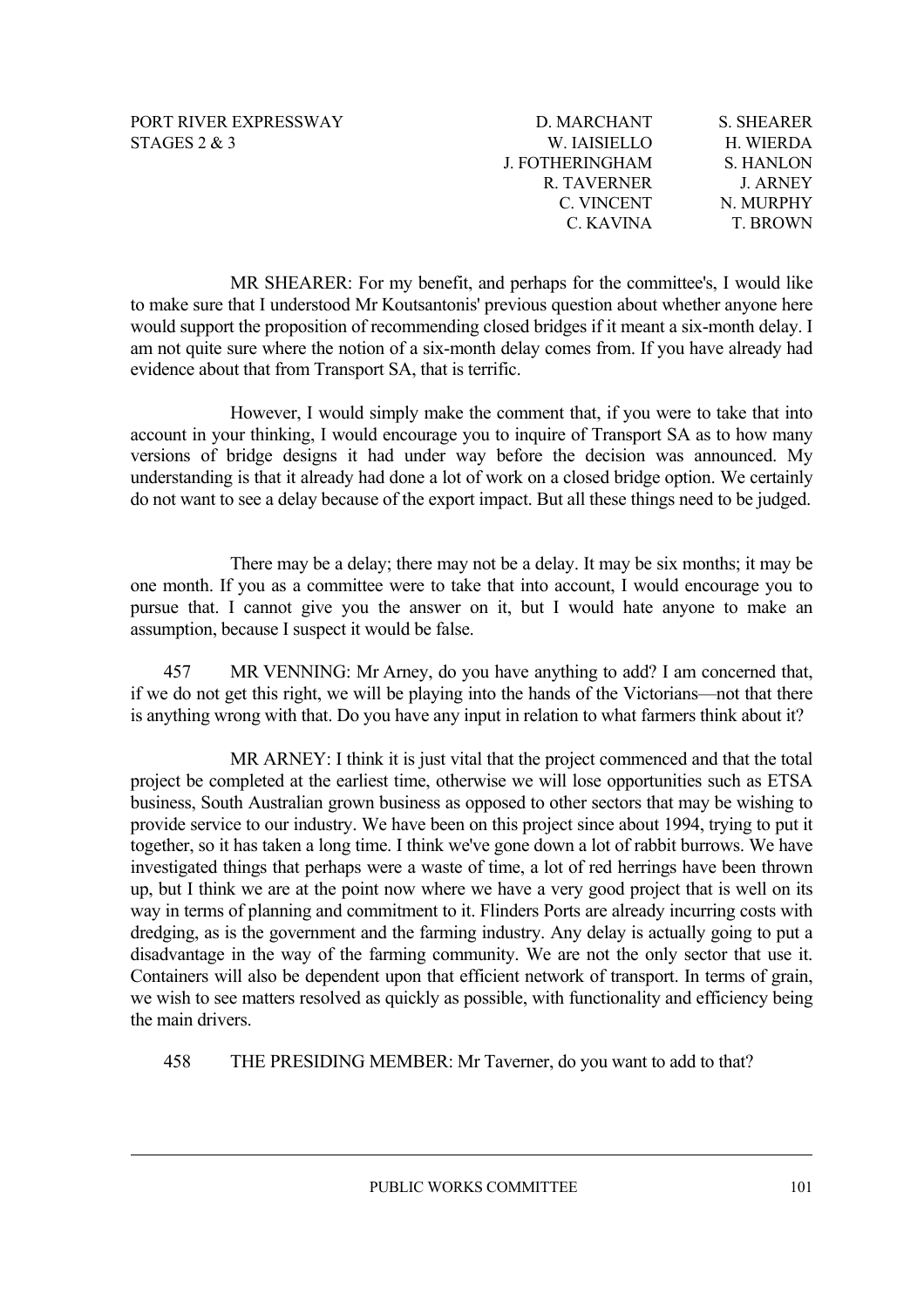| D. MARCHANT     | <b>S. SHEARER</b> |
|-----------------|-------------------|
| W. IAISIELLO    | H. WIERDA         |
| J. FOTHERINGHAM | S. HANLON         |
| R. TAVERNER     | <b>J. ARNEY</b>   |
| C. VINCENT      | N. MURPHY         |
| C. KAVINA       | <b>T. BROWN</b>   |

impact of Victoria. The whole grain industry is very concerned about our competitiveness with Victoria. It is very important for our project from a financial perspective that we come would be very concerned if there was any sort of a toll in the future. MR TAVERNER: Yes, I did not fully answer Ivan's question about the cost through this development more competitive with Victoria than we are currently, so that we can attract more grain through our port. So, we are very concerned about cost issues, and we

459 being equal, how long before you would have the port up and operational? What time frame would you be looking at? MR VENNING: Mr Arney raises a very good point. Mr Taverner, everything

MR TAVERNER: It is about a two-year construction program; probably a little more than two years, given that we have this little bit of a cycle for tendering, etc.

460 MR VENNING: Have you been told how long it will take to build this lifting bridge? Are you holding back because of the bridge?

MR TAVERNER: Prior to this, the bridges have caused us delay, until we had ahead, the rail bridge is probably 18 months to two years away. So, we are roughly in the same time frames. certainty about the bridges. Our advice from government is that, assuming everything goes

461 MR KOUTSANTONIS: You have the other rail line, it is still functional, why can't you start construction immediately?

passenger traffic on part of the line, so there is limited access. You cannot put the same weight on the track as it has lower weight capabilities. So, there are a whole lot of issues, plus there MR TAVERNER: The other rail line has a whole lot of issues. There is are issues if you have to delay trains. You could block off a number of roads. There are a significant number of issues that make it difficult to use that for access. It is not a long-term solution.

MR VENNING: As long as nothing is holding it up, I hope we can get things done as soon as possible because, if we are waiting for each other, that is a big problem, 462 particularly when we have the dredging. The dredging went through this committee only a couple of weeks ago, so things are happening, but I would like to see no delay in relation to this bridge.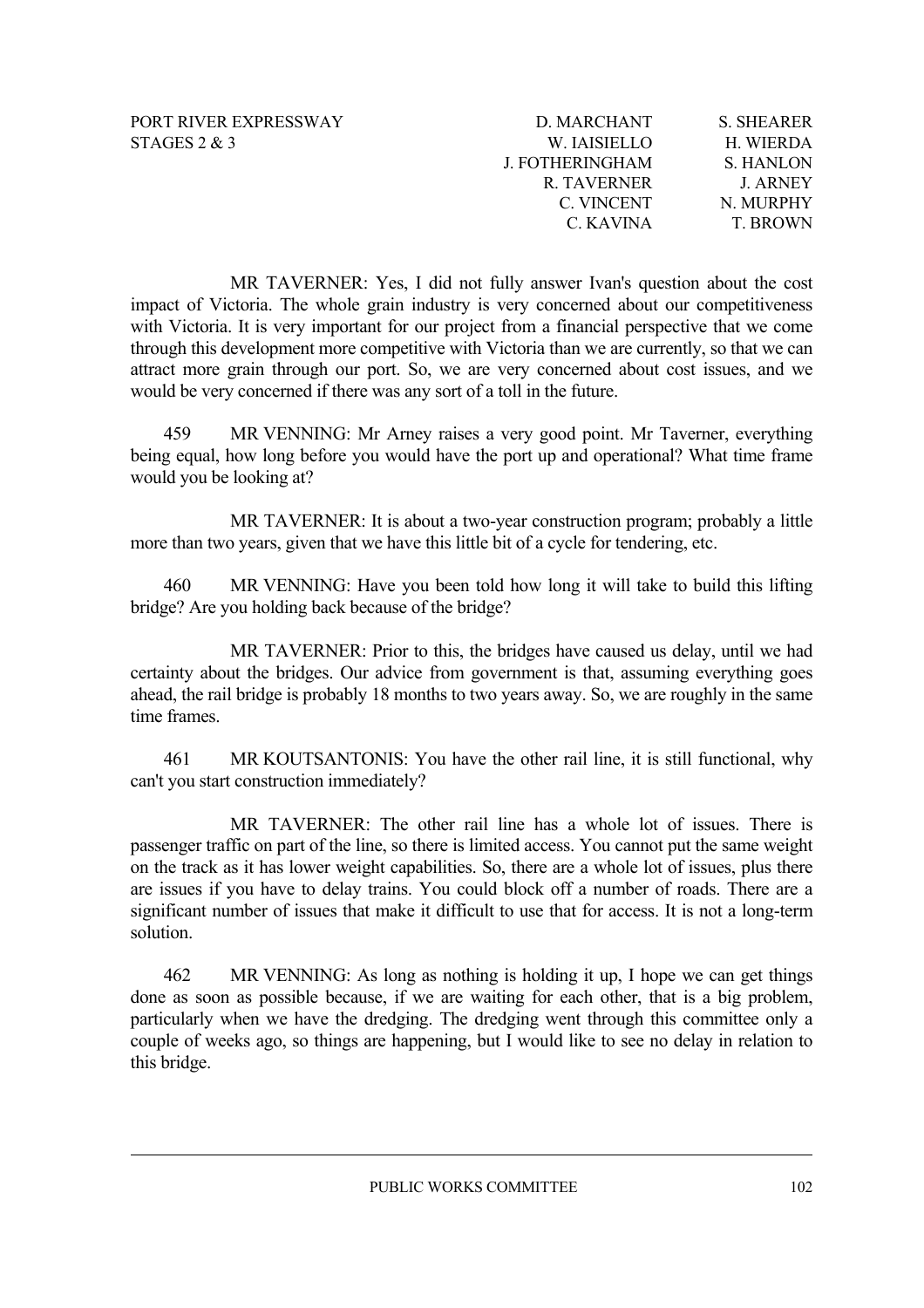| D. MARCHANT            | <b>S. SHEARER</b> |
|------------------------|-------------------|
| W. IAISIELLO           | H. WIERDA         |
| <b>J. FOTHERINGHAM</b> | S. HANLON         |
| R. TAVERNER            | <b>J. ARNEY</b>   |
| C. VINCENT             | N. MURPHY         |
| C. KAVINA              | <b>T. BROWN</b>   |

463 MR BRINDAL: I would like to point out, so that all the witnesses know this and they can tell their constituent organisations, that this committee only started deliberating on this project last week. It was presented to us last week, and we are expediting things. There is nothing wrong with that. The government does it all, puts it through cabinet, and then it comes will do that as quickly as we can, but I would not make anyone to say that the parliament is holding this up, when it will take about two or three weeks in the process. to us. I would like you to assure your organisations that parliament is not holding this up. We have had it for one week, and we have called a special meeting this week to consider it. We

464 THE PRESIDING MEMBER: If there are no further questions, thank you for bringing this to our attention today and for your willingness to discuss this issue with the committee; it has been of great benefit to us.

# THE WITNESSES WITHDREW